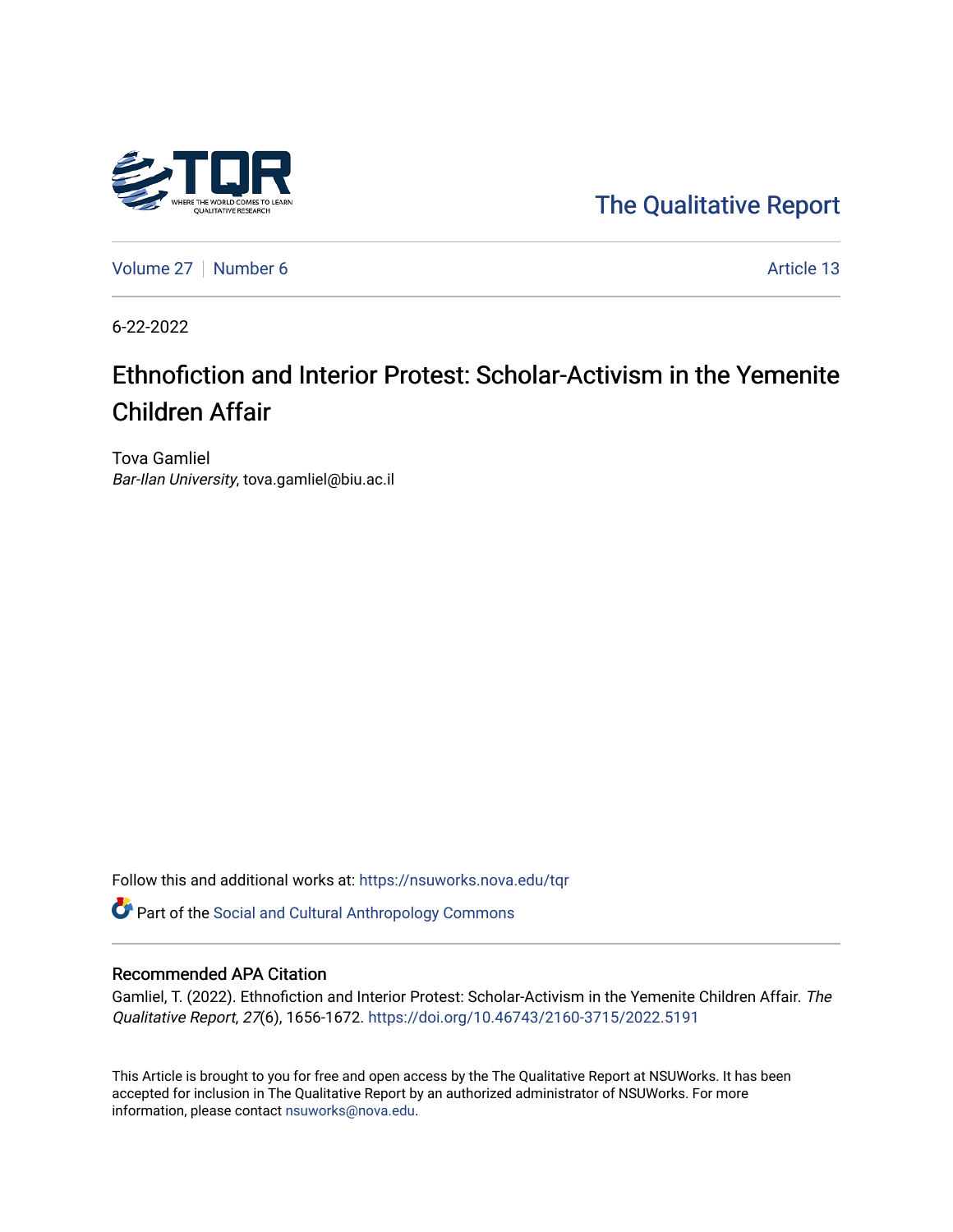

# Ethnofiction and Interior Protest: Scholar-Activism in the Yemenite Children Affair

### Abstract

In this article, ethnofiction is discussed as a scholar-activist methodology that offers advantages for interior protest within community borders. The case study centers on the affair of the abducted Yemenite-Jewish children in Israel. Ethnographic studies and the researcher's experience with members of the community serve as sources for a dramatic dialogue that reflects the definition of, and coping with, a problem as the topic of protest in the affair. The connection between the case study and its sources of information is stressed and the ethnodrama is instantiated as a transformative methodology. The findings on the acceptance of this ethnofiction in the community show that the transformative methodology allowed the researcher to send a clear and empathetic message of protest to social activists in the affair and did not endanger the researcher-activist as an agent of change. Ethnofiction accommodates the unconventionality of scholar-activism by reflecting the challenge of an interior protest among social activists in a community of victims of a collective trauma, expressed by an encounter with the supernatural. The discussion centers on the efficacy of ethnofiction as a dramatic strategy and the advantages of subverting the "aesthetics of objectivity" in matters of victims' representation and agency.

#### Keywords

ethnodrama, ethnofiction, methodological activism, interior protest, Yemenite children affair, aesthetics of objectivity

#### Creative Commons License



This work is licensed under a [Creative Commons Attribution-Noncommercial-Share Alike 4.0 International](https://creativecommons.org/licenses/by-nc-sa/4.0/)  [License](https://creativecommons.org/licenses/by-nc-sa/4.0/).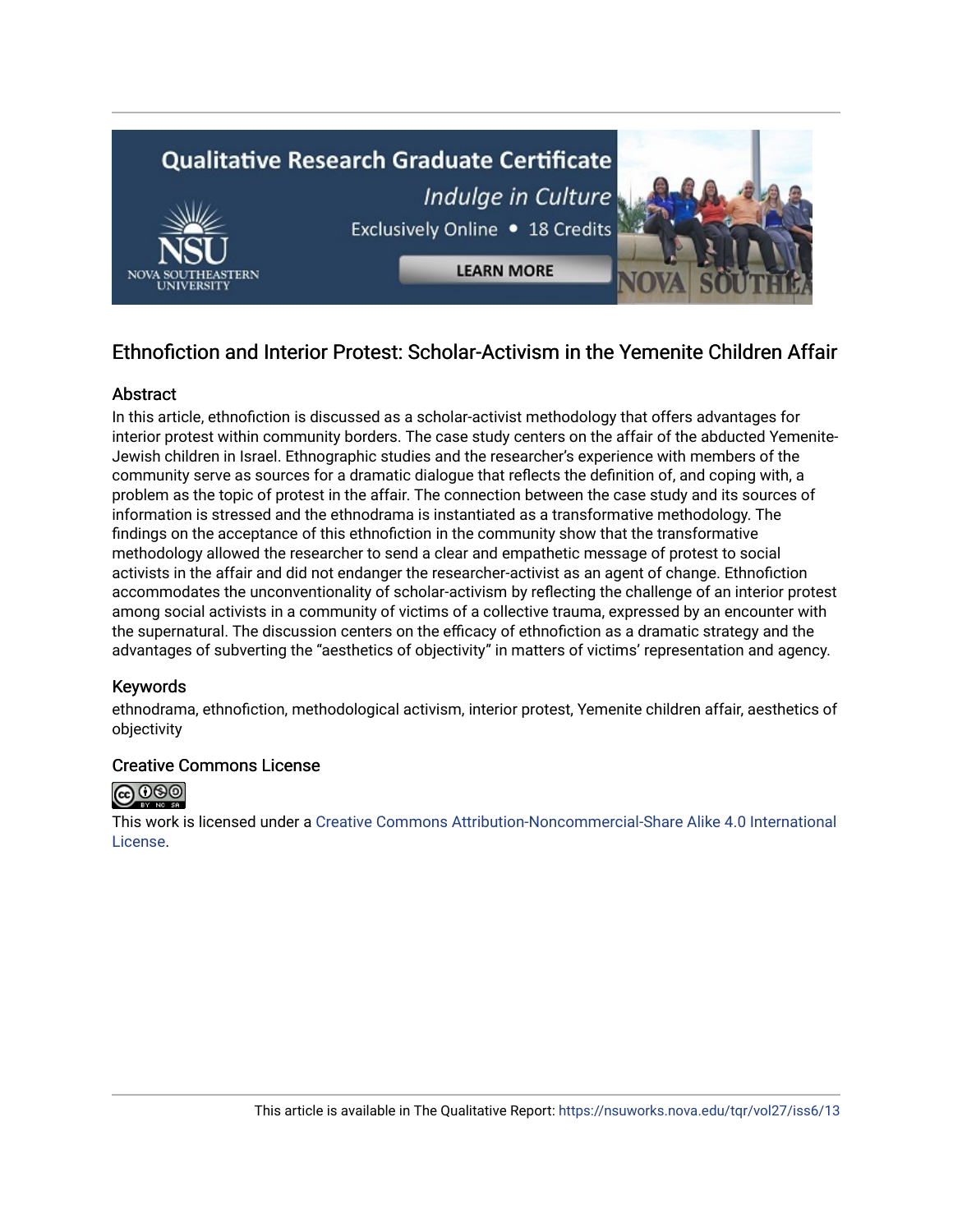

# **Ethnofiction and Interior Protest: Scholar-Activism in the Yemenite Children Affair**

# Tova Gamliel Bar-Ilan University, Israel

In this article, ethnofiction is discussed as a scholar-activist methodology that offers advantages for interior protest within community borders. The case study centers on the affair of the abducted Yemenite-Jewish children in Israel. Ethnographic studies and the researcher's experience with members of the community serve as sources for a dramatic dialogue that reflects the definition of, and coping with, a problem as the topic of protest in the affair. The connection between the case study and its sources of information is stressed and the ethnodrama is instantiated as a transformative methodology. The findings on the acceptance of this ethnofiction in the community show that the transformative methodology allowed the researcher to send a clear and empathetic message of protest to social activists in the affair and did not endanger the researcher-activist as an agent of change. Ethnofiction accommodates the unconventionality of scholar-activism by reflecting the challenge of an interior protest among social activists in a community of victims of a collective trauma, expressed by an encounter with the supernatural. The discussion centers on the efficacy of ethnofiction as a dramatic strategy and the advantages of subverting the "aesthetics of objectivity" in matters of victims' representation and agency.

*Keywords:* ethnodrama, ethnofiction, methodological activism, interior protest, Yemenite children affair, aesthetics of objectivity

### **Introduction**

"I think this play was written for me," a leading social activist told me at the end of an event that had been held for the academic community. By so saying, he implied the attainment of something infrequent: the possibility of determining for whom a researcher acts when he or she becomes a scholar-activist (Ares, 2016; Reiter & Oslender, 2014); he also alluded to the question of the status of an anthropologist as an agent of change. We had met at an event that reenacted our lengthy efforts to put to rest a civil crisis in Israel known as the "abducted Yemenite-Jewish children" affair, an issue that has clung to the Israeli agenda relentlessly due to activists' diverse protest practices and a series of launchings of an exceptional collection of studies (Gamliel & Shifriss, 2019).

The civil protest in question was mounted against a collective trauma experienced in the 1950s and 1960s by Jewish families that had immigrated to Israel. Thousands of these immigrants' children were abducted by someone or something of still-unknown identity. Parents – most of Yemenite-Jewish origin – realized after the fact that they had lost their children by having complied naïvely with an uncompromising demand by their hosts to surrender them for medical care. The traumatic storyline began with news of the "death" of their children, reported to parents shortly after they had handed over the youngsters; it continued with violent distancing of the parents and refusal to let them part with their children, bury them, or receive a death certificate.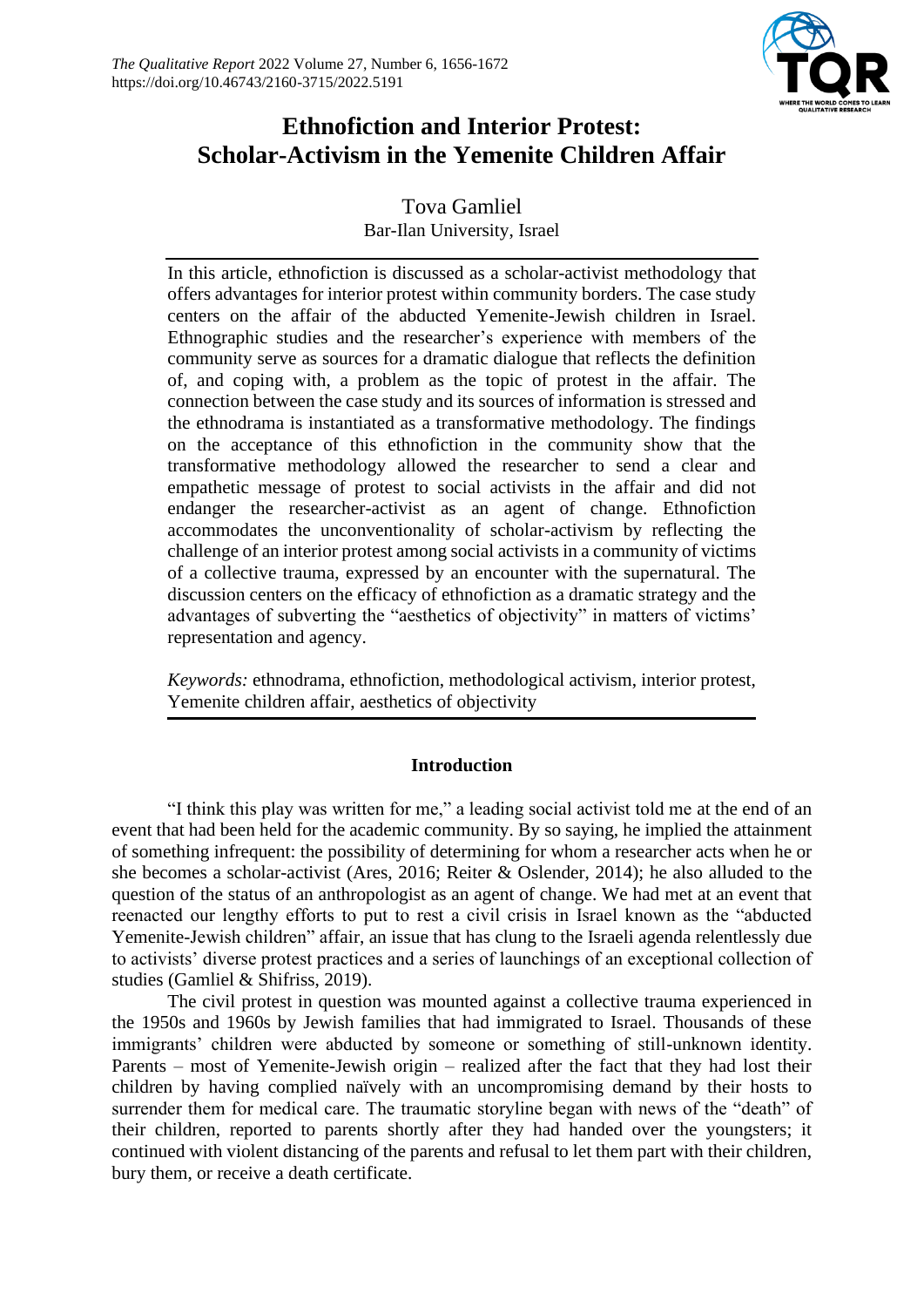As a "native anthropologist" (Behar, 1999), I am personally familiar with this collective trauma, including family stories about an uncle who had been a healthy three-year-old when his grandmother was ordered to surrender him to the crèche at the Rosh Ha'Ayin immigrant camp. She visited him there until finding him gone one morning. He had died, the nurses told her. "What?!" she cried in horror. "How? Yesterday he was cheery and looked fine!" She received no answer and never saw him again. What remained in the family's residential shack was a gaping void where the boy had been. For weeks, his grandmother stared into it. Shattered and enraged, she wailed in the ritual manner of the women of her community. It was this poignant testimony that inspired me to investigate the wailing culture of the Jewish women of Yemen (Gamliel, 2014) and to edit a collection of articles on the affair as it stands today (Gamliel & Shifriss, 2019) after decades of academic neglect.

To this day, despite the families' repeated appeals to the authorities, the fate of most of the abducted children remains unknown and no proof of their death has emerged. Some of those missing turned up years later with adoptive families. Since 1960, the state has been responding to the parents' waves of protests by establishing investigative committees. Their bumbling treatment of their mandate, however, has been acridly criticized. Media coverage of the affair, too, evokes suspicions of harboring the same bias – masking the truth and denying the very fact of the abductions (Madmoni-Gerber, 2009).<sup>1</sup>

This article does not concern itself with the twists and turns of this decades-long affair (Gamliel & Shifriss, 2019; Madmomi-Gerber, 2009). Its main purpose is to examine the value of ethnodrama in a situation where available research information about the victims of a trauma clashes with the attitude of the social activists who purport to represent them. Specifically, I focus on what protest ethnodrama may contribute (Saldaña, 2005) to a community's discussion of its collective trauma without stirring meaningful resistance to its messages. As the written script of a play, such an ethnodrama consists of "dramatized, significant selections of narrative collected from interview transcripts, participant observation field notes, journal entries, personal memories/experiences ..." (Saldan͂a, 2011, p. 13). The ethnodrama in the case at hand is based on research that I conducted in diverse settings. Below I discuss its potential to represent the victims of the trauma and its effect on the community in its additional capacity as a product that deviates from conventional academic reportage. I chose the methods of ethnodrama ab initio in view of disparities of outlook between me, a psycho-anthropologist belonging to the second generation of those who had left Yemen, and most of the social activists, who belong to the third generation. Ethnodrama, I postulated, may bridge the generational gap in view of the power of an ethnodramatic script and its ethnotheatrical production in conferring *representation* and *presentation* (Saldan͂a, 2011). Although the activists' campaign in recent years has been typified by strident challenges, well organized demonstrations, and recourse to global discourse and technological media, it has not attained its objectives and appears to have come to an impasse. Its campaign has fallen short of its goal – to induce the state to acknowledge the affair – and even protests that narrowed the focus to specific legal issues have not made a difference. A very recent example, a report from a highranking official at the Ministry of Health about the problematic involvement of doctors in the 1950s in the affair, demonstrates this. The activists demanded that the incumbent Minister of Health, a member of a left-wing party, publish the report but he has managed to withstand the pressure thus far. Focal in my critique is the question of how the voices of the victimized

<sup>&</sup>lt;sup>1</sup> There are conspicuous similarities between the Yemenite-Jewish children affair and the disappearance of children in other countries. In Canada, the United States, and Australia, Indigenous children were forcibly placed with Christian missionaries or in residential schools from the nineteenth century onward. Between 1867 and 1906, the Government of Canada, in cooperation with Christian churches, ran a system of residential schools to which First Nations children were sent, sometimes after police forcibly removed them from their parents' custody (Milloy, 2008).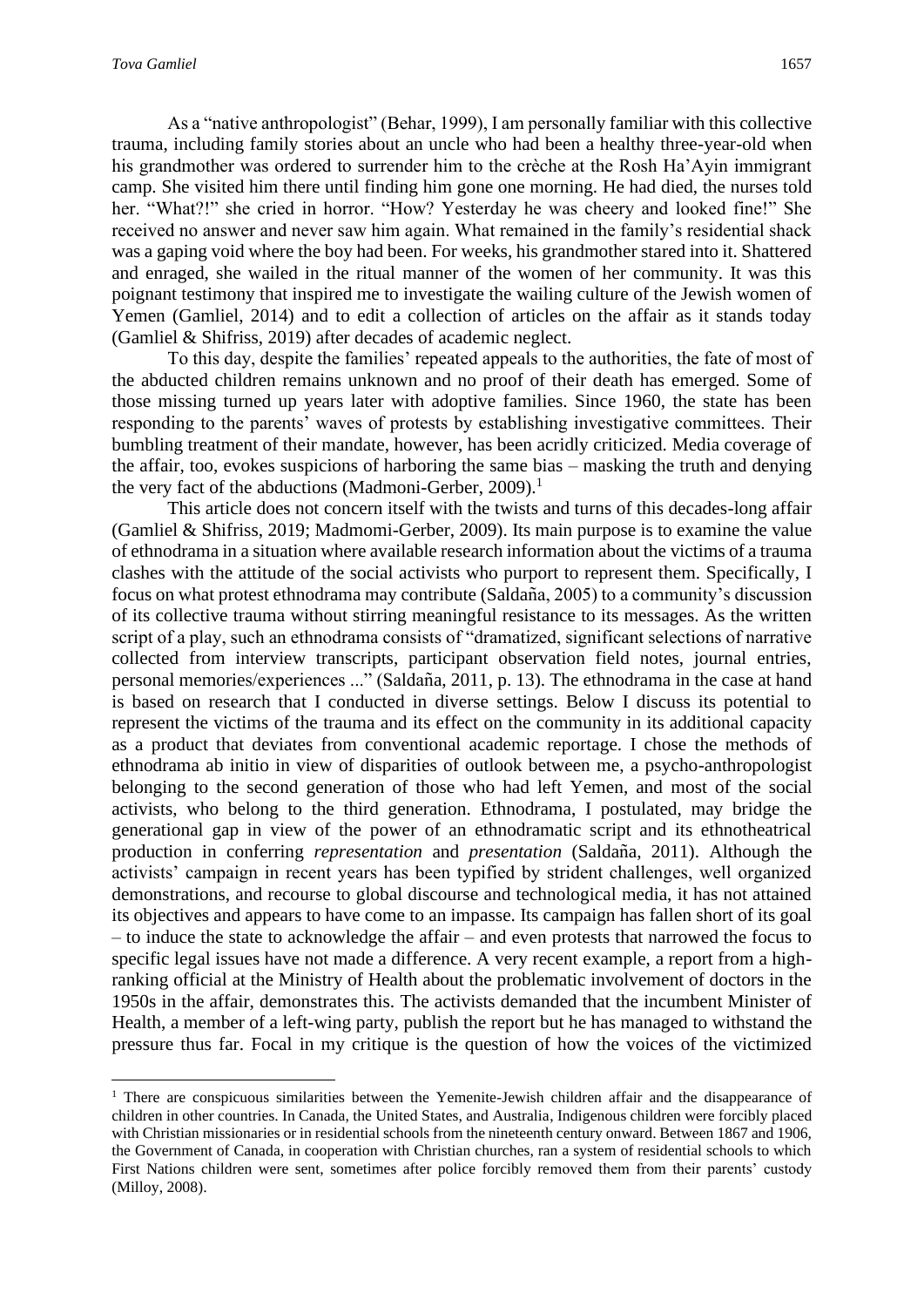parents – especially the mothers – are *represented* in the social activists' remonstrations, an issue inseparable from the suffering occasioned by the trauma itself (Alexander & Breese, 2011). The criticism that follows raises the possibility of an *intergenerational and cultural injustice*, in which the dominant voice of young people in the public sphere has drowned out those of the victims of the affair and disserves their belief system. Mindful of the assimilation of Western values and outlooks among the young and applying a postcolonial perspective, I suspect that these relations somewhat echo the East-West power structure in Israel (Asad, 1998). Ethnodramatic dialogue is a theatrical tool for the indirect poetic sending of a message that will presumably induce attentiveness, attenuate objections, and bridge the gap between critic and objects of criticism. In view of the theatrical characteristics of the ethnodrama, the ethnodrama that follows, performed in a manner accepted in the community and in a culturally adjusted language, was meant to stimulate a discourse of solidarity within the community in a way that would advance its civil goals. It embodies my understanding that an intellectual's moral commitment should at times include an *interior protest.* Such a protest means critical activity by a member of a community for the purpose of changing the views of other community members who are typified by tension surrounding the course of the struggle – the exterior protest – vis-à-vis external oppressors. Interior protest is meant to enhance the effectiveness of exterior protest by channeling its overt messages into internal processes of mediation and conciliation among intergenerational and political subgroups. Despite their conciliatory agenda and their aspiration to cooperation, however, activists who embark on interior protest may be perceived as especially condescending if they are academics in a traditional community.

In my relations with the activists (established two years or so before the dialogue was written), I received a close-up education on the destructive potential of the conflicts among them and how establishment elements have manipulated their associations. I also noticed the cultural disconnection between the grandparents' generation and the young, a gap that abets competition among the associations' agendas without committing them to their client or dealing with the question of how one *should* struggle. Given the challenges that the current activist movements are likely to face (Alexandrakis, 2016), this exemplar article examines the ways ethnodrama may shed light on the *problematique* of internal tensions among members of a community and may mediate among them. Interior protest may be rejected by activists and may even endanger itself by seeking the elimination of obstacles to the goal (Said, 1994, pp. 69–70) of "speaking truth to power." In this sense, this intention is addressed to ethnographers who "maintain explicit social justice or social change agendas, hoping that their events serve as cautionary tales for the public to never let the inequities portrayed in their plays ever happen again" (Saldan͂a, 2011, p. 31).

In the next section, I present the research sources that undergird the dramatic dialogue that follows and exemplify the methodology that transforms the findings into ethnodrama. Continuing, I introduce the dramatic characters – the ghost of an elderly mother who lost her son to abduction and has already died, and her social-activist grandson – and present their characteristics. Farther on, I accompany the dramatic dialogue by showing how the characters were shaped in the course of my work with the cast, presenting findings from my observations of events in which the ethnodrama was performed, and describing manifestations of the acceptance of the ethnodrama in various settings. Concluding, I show that the findings of my research and my experience as a member of the ethnic group dictate the traits of the characters in the dialogue and the nature of coping with the hazards of interior protest. This article may contribute insights on the value of ethnodramatic interior protest – especially in its ethnofictional form – by elucidating the issues of representation and agency of a victim of trauma (Saldan͂a, 2003, p. 230).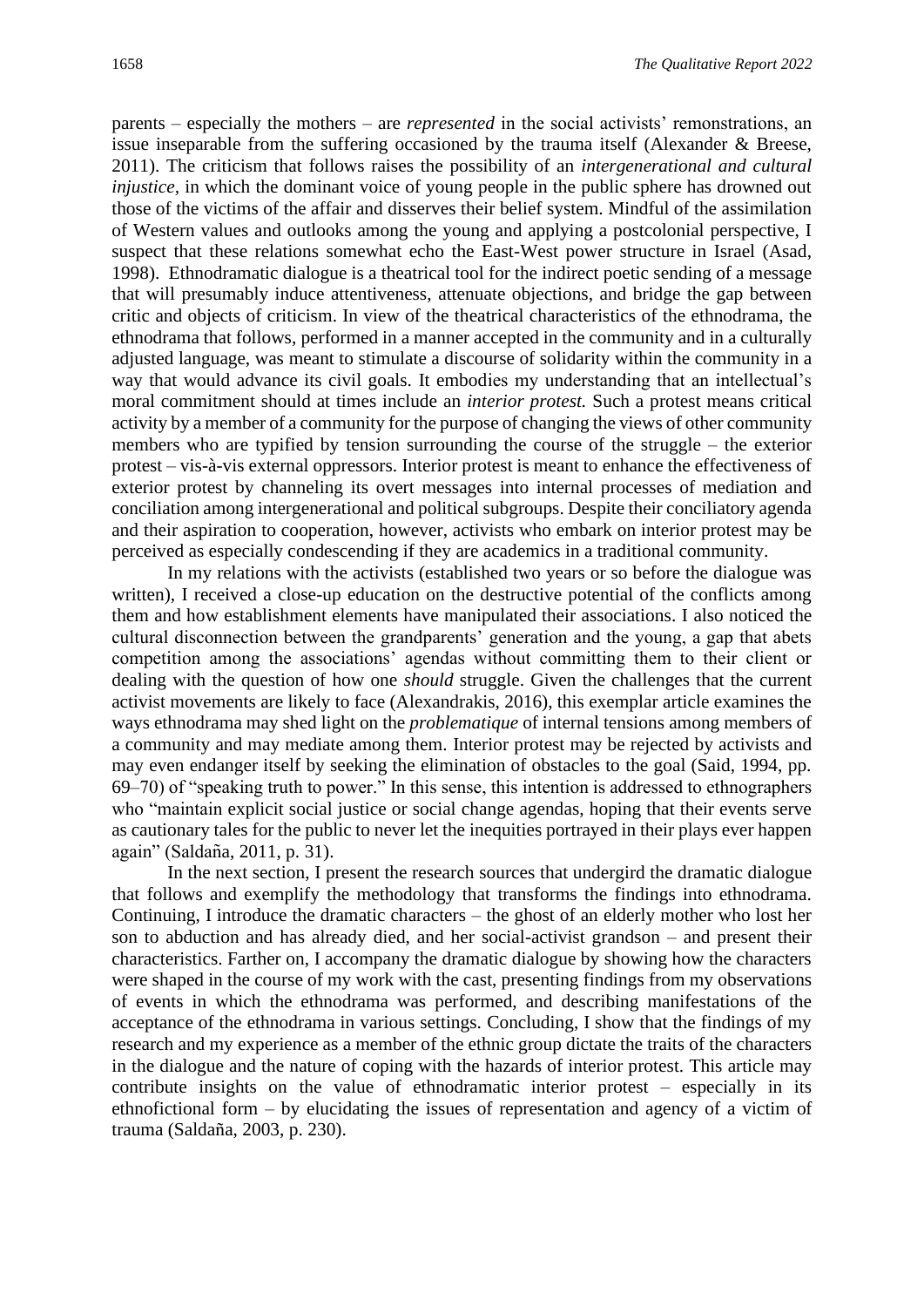#### **Ethnodrama as a Transformative Methodology**

As an active strategy, ethnodrama is a complex methodological matrix that reflects both the *diagnosis* of a social problem and *ways of coping* with it. Like other ethnodramas conducted mainly by scholars (Jenkins, 2010; Kondo, 1995; Mienczacowski, 1995; Saldan͂a, 2005), the dramatic dialogue that I composed is a quintessential example of "social theatre" as Thomson and Schechner (2004) define it: a medium that involves learning the conventions and behaviors of the communities in which a project unfolds (p. 13).

The dialogue is based on a technique called triangulation, in which more than one information source or type is relied upon to collect, compare, and corroborate information (Saldan͂a, 2011). The sources of information for the script that follows are:

- a. my anthropological research among Yemenite Jews in Israel (Gamliel, 2014), an ethnic group to which my audience, the social activists, the cast*,* and I belong<sup>2</sup>
- b. scriptwriting experience that I acquired during my research on the Western theatre (Gamliel,  $2019a$ )<sup>3</sup>
- c. having edited a pioneering collection of articles about the affair (Gamliel & Shifriss, 2019), a project that equipped me with copious information about various aspects of the affair
- d. initiating encounters for the creation of an umbrella organization of all activists in the affair—an experience that, as stated, bolstered my confidence in being able to diagnose failure in the activists' doings
- e. initiating encounters toward that led to the establishment of a support organization for women in victims' families, revealing a generational and intercultural gap between the activists and the victims and offering a way to cope with the failure attributed to the activists.

The *idea* of the dialogue originated in an interview that I held with a ninety-year-old Yemenite-Jewish woman about her views on the activists' methods of struggle. It happened after she had addressed the group of women and expressed criticism of the social activists that the women affirmed. Below, now wearing the writer's hat, I serve as a "story-reteller" (Saldan͂a, 2003, p. 223) of the subjects' attitudes, doing so in the unreal way of setting up an imaginary conversation between the "ghost" of an abducted child's elderly mother and her social-activist grandson in a cemetery.

In view of this particular setting, below I relate to ethnodrama by means of the subcategorical concept of ethnofiction. This concept allows me to distinguish between a play based on ordinary characters and events and one partly predicated on supernatural characters and a state of affairs in which the ethnofiction also gives its viewers a reflection of familiar contents of its culture, including its belief system. The unrealistic component, which is larger in ethnofiction than an ordinary ethnodrama would allow, transforms the play into a medium that, in my judgment, gives interior protest a major advantage (below I put the two concepts, ethnodrama and ethnofiction, to alternate use and focus the discussion on the latter).

"Theatre is a weapon," says Boal (1979, p. ix), reflecting the perception that live performance offers radical potential for change and hope (Kondo, 1995; Kontos & Naglie, 2006; Pollock, 2006; Snyder-Young, 2010). The questions are which identities the ethnographer specifies on either side of the divide and to whom the protest is addressed. One

<sup>2</sup> The cast is composed of a pair of professional actors: a young man and woman who are third-generation Yemenite-Jewish immigrants to Israel. Given their identification with the linguistic and contextual components of the dialogue, all it took to work with them was a few talks about stage-direction and editing the text.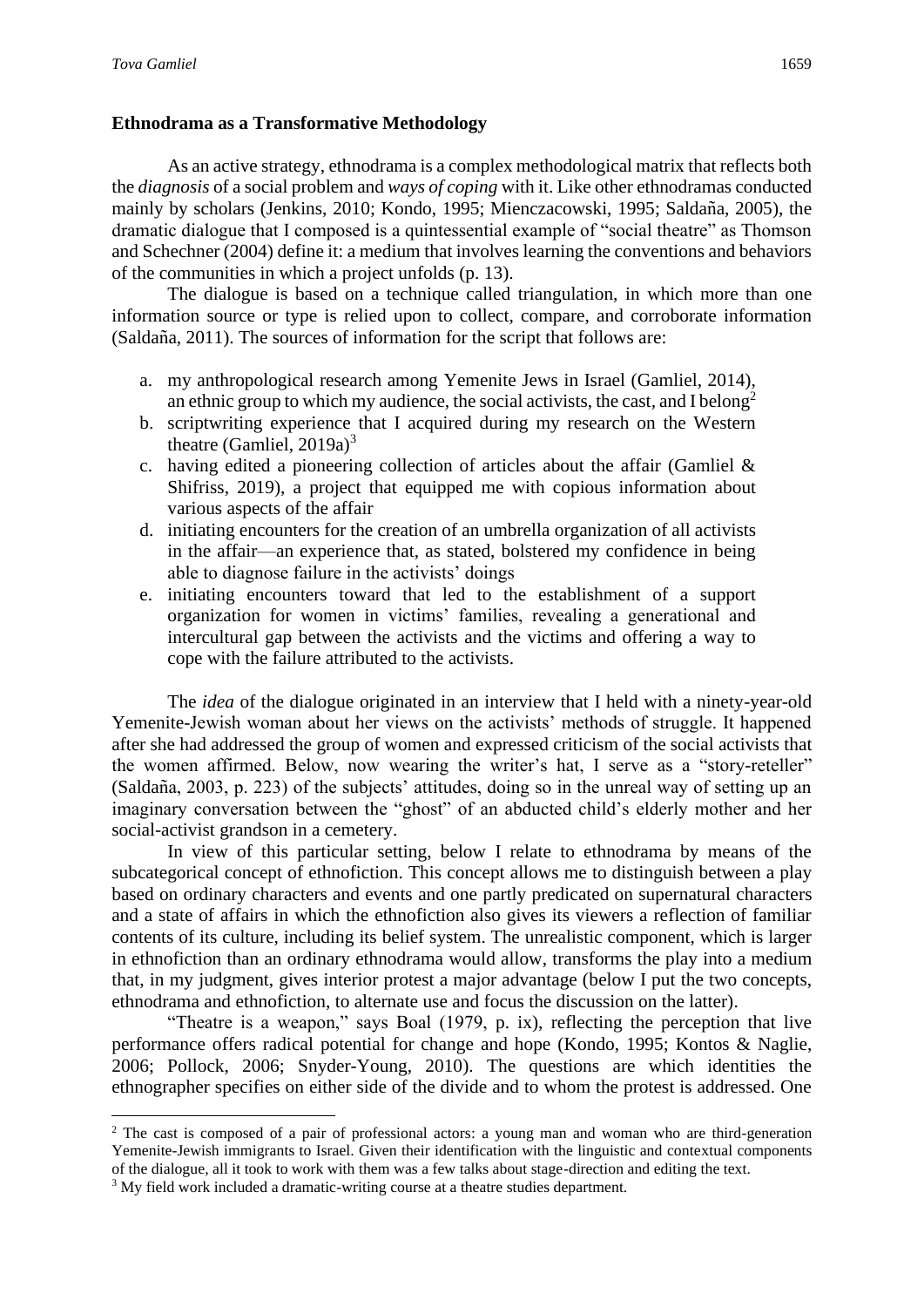should not expect a critique of social activists by a scholar-activist of the same ethnicity to resemble a protest that both the critic and those critiqued address to holders of power who are accused of racism, repression, and gagging.<sup>4</sup> Interior protest may be harmful if the ethnodramatic text is interpreted as confrontational. The ethnodramatic dialogue tackles this problem by reflecting a ready-made solution in ethnographic studies: considering the art of performative song and wailing a model for other performances and a legitimate medium for the expression of protest in the community. One may adduce this, for example, from Abu-Lughod's ethnography (1990), in which the singing of young women and men from the Awlad Ali tribe is construed as a subversive text of resistance that can elicit desired changes by concurrently confirming and challenging the moral code of Bedouin society. In other words, given that the ethnodrama is framed ab initio as a performative art that includes theatrical characteristics, it may constitute, like singing and wailing, a protected arena in which one side writes a critique while the other side, the audience, remains committed to the conventions of its role in offering attentiveness and respect.

Women's wailing is a sophisticated genre of transition "from tears to [social] ideas" because, in the course of her tear-inducing performance, the wailer sends current messages of her choosing. In my research, I found wailing to be an empathic polyphonic representative voice for the deceased, their relatives, and the *assemblage* that the wailer approaches on behalf of the deceased with words that both reprove and moralize. Her words may at times embarrass and accuse those whom she addresses in regard to unresolved matters between them and the deceased, their breaching of family undertakings and so on, and her demand for redress and repentance. Even though she does not approach them directly, they know whom she means and must obey the rule that forbids them to interrupt the performance. This is because the performance is the wailer's safe space; there she may act as an agent who supervises social relations and transforms wailing into a configuration of constructive subversion (Gamliel, 2014).

The ethnodramatic dialogue that follows was composed on the basis of an analysis of rhetorical tools of protest embodied in wailing, transported from one performative frame to another. What I mean, for example, is the transpositioning of rhetoric that mediates between the living and the dead, the voicing of words that represent the dead, the directness of the moralistic criticism, the repetitiveness of the message, and more. Given the conventions of performer-audience relations in theatrical contexts, ethnodrama and, especially, ethnofiction that includes the character of the ghost of a suffering, vulnerable women is a sure way to get this done.

This transpositioning also promotes the goal of this traditional art form for the Yemenite-Jewish community as an emotion community (Gamliel, 2014). Theoretically, one expects ethnodrama, like every performative art, to be most prevalent within the antistructural and protective frame of the communitas, which will use it to examine resistance and unaccepted ideas (Turner, 1969). The scriptwriting began after I had worked through the copious information from all the aforementioned sources of cultural knowledge, and once I internalized my freedom to imagine a concentrated interaction that might stir empathy. The writing was a creative process that drew much inspiration from my relationship with my late grandmother, whose fine nuances enhanced the accuracy of the product.

#### **The Characters and Their Ethnographic Identities**

The "ghost" represents the grandmother who has lost her child. She resembles traditional-minded women who, since reaching Israel in 1948–1953, have preserved their

<sup>4</sup> Importantly, the identity of the abductors and the role of the state in the affair remain unknown for now.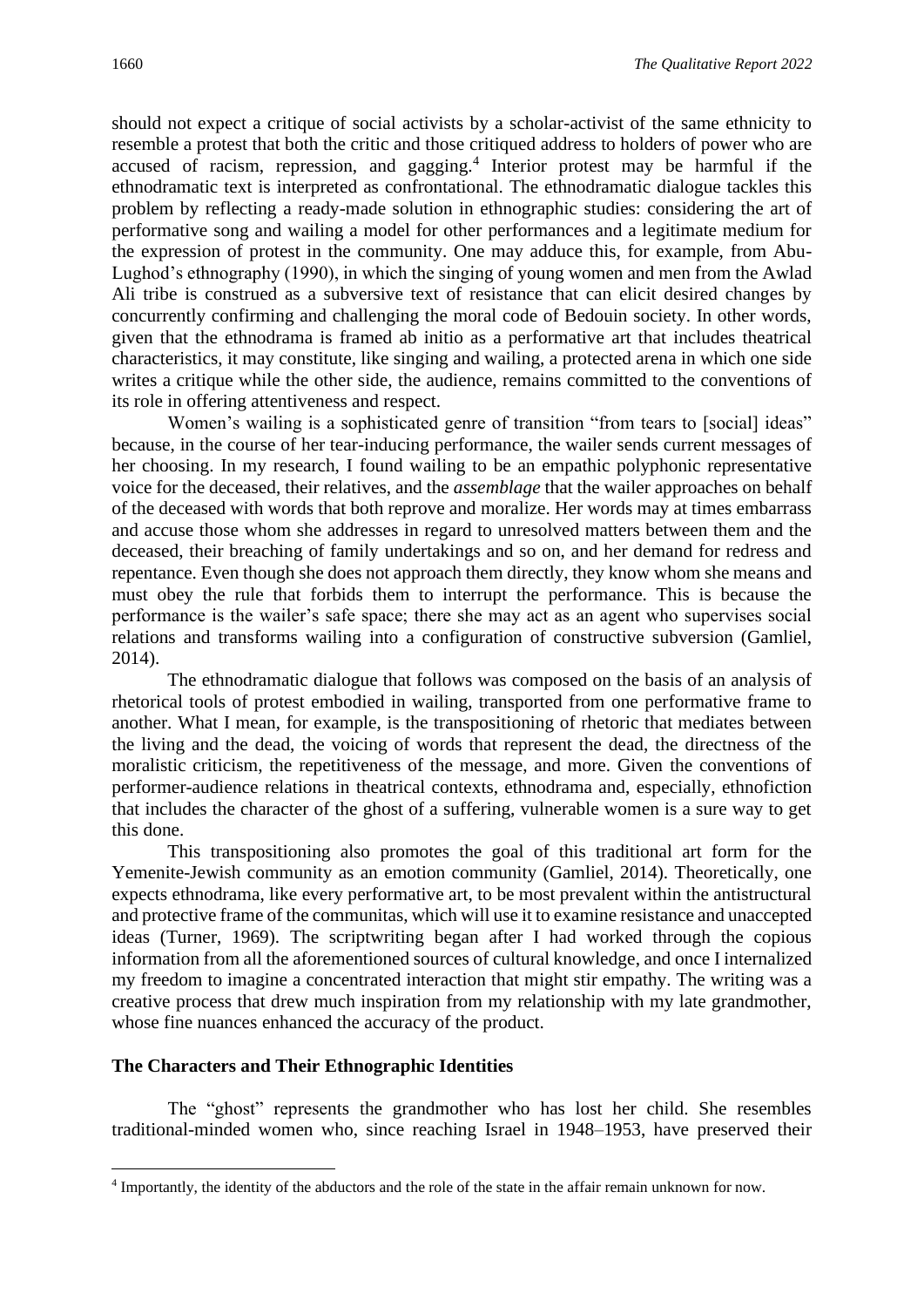folklore customs and religious way of life in the modern state. The "social activist," in contrast, represents the young third generation of Yemenite Jews in Israel, an Israel-born collective that has almost totally shed its religious traditions in favor of Western values and lifestyles. The ghosted grandmother belongs to the "first circle," the one that maintained in Israel the solidarity of the emotion community that had existed in Yemen. The social activist, in turn, affiliates with an outer circle of young people whose critical approach establishes the boundaries of their community.

The dramatic abyss between the characters is populated by features of Israeli identity politics that relate to age and gender but not to ethnicity. In contrast to the social activist, the ghost is marginal in two ways, as a woman and as an elder – a status that still persists in modern Israel. In the patriarchal Muslim society of Yemen, women enjoyed neither political rights nor formal schooling. Immigration to Israel brought some alleviation of women's inferiority in community and family settings by strengthening their participation in community religious practices and their influence in family decision-making. Israel also improved their status by liberating them somewhat from their husbands' authority (Gilad, 1989). Even today, however, they face discrimination in political life, as do Israeli women at large. As elder women, too, they are susceptible to a patriarchal order that devalues them all the more due to the sexual, birth giving, and housekeeping roles that they can no longer play (Arber & Ginn, 1995; Nagar-Ron & Motzafi-Haller, 2011).

As for ethnicity, the ghost and the young activist belong to the collective of Mizrahim (Jews of Middle East/North African origin), one of Israel's two major ethnicities. The other, the Ashkenazim (Jews of European/American origin), wielded the hegemony and produced the ruling elites that subordinated Mizrahim to their social, cultural, and political order for decades (Ein-Gil & Machover, 2009). The critical voice that evolved against this hegemony has been enlisted for war on discrimination, racism, and labeling of the Mizrahi identity. This struggle, led by Mizrahi social activists, intellectuals, and members of the middle class, paid off in the coin of a recent demand to re-investigate the Yemenite children affair. The outcome of the social activists' struggle was a demand to see this as a mordant manifestation of the primary ethnic conflict in Israel (Cohen & Leon, 2008).

Within the frame of this struggle, the victimized families suspect that those serving the Ashkenazi establishment's cause have one aim only: to smother the affair under Israel's existential perils and write it off as the "bygone sin" of individuals within the heroic Zionist enterprise. Here lies the basis of the "civil melancholy" that now typifies the parents and kin of the abducted children (Gamliel, 2019b). Activists who have awakened to relatives' suffering thus re-live and re-embody the trauma in televised confessions: "The pain drains you of psychological energy. It can't be phrased in words. Every activist experiences fierce psychological jolts," one activist elaborated.<sup>5</sup> This re-telling reproduces the original embodiments of suffering (Weiss, 2001, p. 211), such as the aforementioned civil melancholy, which may infect the young if the social activists' protests end in failure.

#### **Shaping the Characters**

I chose the cast and documented parts of the creative process from the rehearsals up to the conclusion of the performances. After observing three performances as a member of the audience, I interviewed the actors. In the resulting trio of artists of Yemenite-Jewish origin, I served not only as the playwright but also as a mediator among the actors, the historical affair,

<sup>5</sup> Family members interviewed in a report titled "The Yemeni Kidnapped: When Will the Truth Come Out?" on the TV show "Meet the Press," June 28, 2016,<https://www.youtube.com/watch?v=f3rncI63td8> (last accessed 20/1/2019).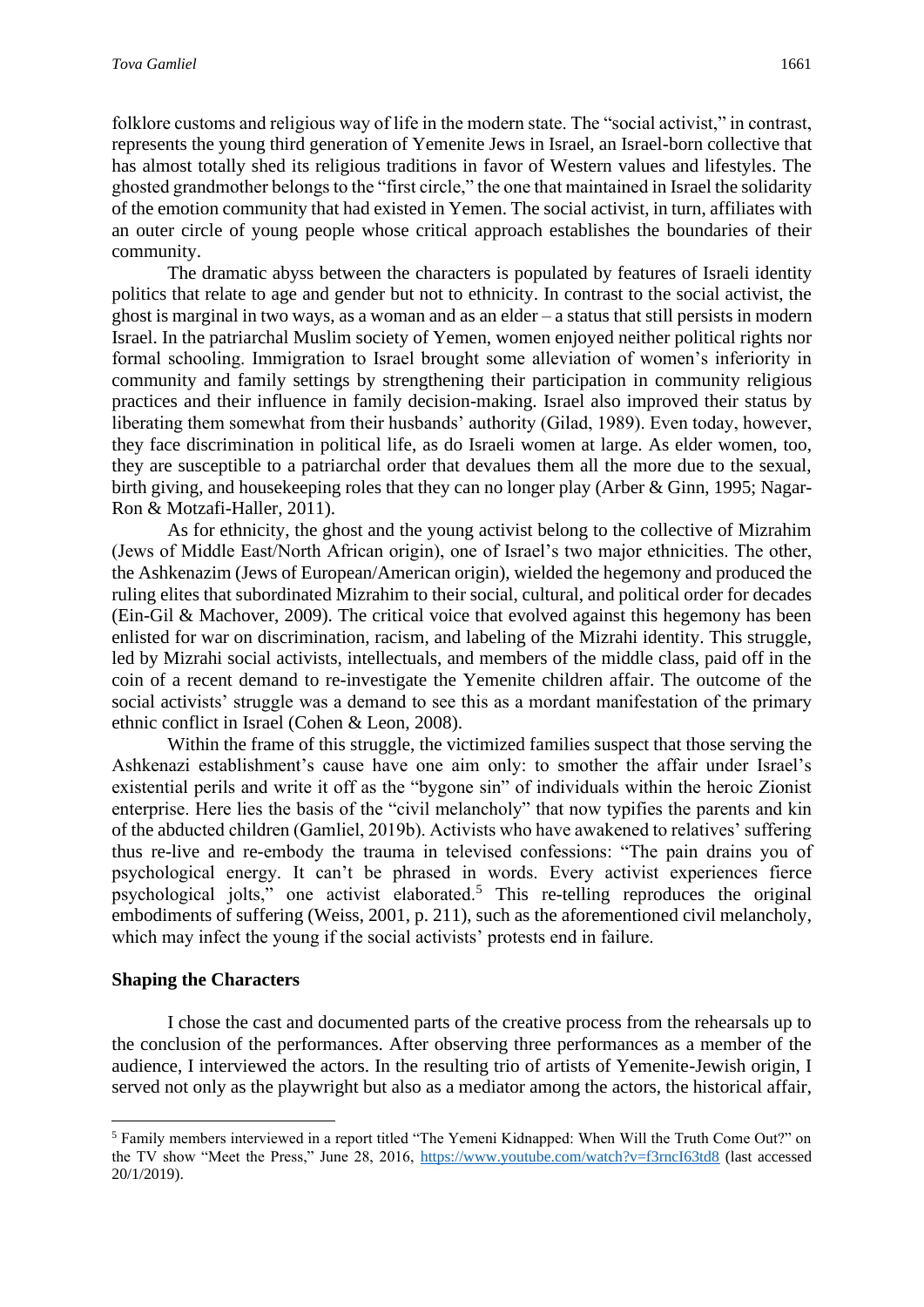and the intergenerational audience for whom the dialogue was intended. Unlike me, the cast knew little about the affair. The rehearsals, including the psycho-cultural interrogation that they required, put them through a process of self-discovery. The actors treated the script with respect, as a given to which they merely had to adapt. After he received the text, Emmanuel, the actor who played the grandson,<sup>6</sup> related: "I had to take a deep breath. I realized that it wasn't a simple dialogue that you could play in the ordinary way. In fact, it's something big." For Galit, who played the grandmother or the "ghost,"<sup>7</sup> it was "an experiment in a sensitive topic." In the course of the rehearsals, I expressed my opinion about diverse *performative* elements, such as correct pronunciation of the Judeo-Yemenite language, characteristics of the mise-enscène, and the costumes. In their tendency to self-interrogate, the actors based themselves on my knowledge of the affair and on websites and YouTube videos that focused on social activists and mothers who retold the trauma of losing their abducted children. When I asked how she coped with the challenge of playing the exceptional grandmother character who challenges the narrative of traumatic loss and preaches non-violence, Galit answered, "My aunt had a very hard life ... but she was always happy and believed everything was OK ... I also derived inspiration for the character from the subconscious, a hybrid of things that I apparently absorbed all my life from grandmothers, aunts, and the character that you wrote. Her serenity, her equanimity – this grandmother is like the soil." Thus, the acting, like the script, was inspired by our grandmothers.

The actors' late fathers also inspired the actors in their work. "I visited his grave a few years after he died …" Emmanuel recalled. "I remember sitting there and speaking with him … All the answers were there. In the dialogue now, I experienced those answers anew… Some of them, such as 'Calm down, *ya ruhi* [my spirit],' expressed all that love that I wanted to hear again." Galit said, "I can explain the grandmother's acquiescence [in her fate] just as I can explain, for example, my father's death. Although our loss was difficult, I believe that's the way God wanted it!"

#### **The Dialogue with the Ghost**

The "dialogue with the ghost" takes place in a cemetery. A grandmotherly figure, dressed in white, sits erect in the Mizrahi manner with her back to the audience (symbolizing a tombstone). Her grandson, Ro'ey, mounts the stage, lights a memorial candle next to the "tombstone," opens a prayer book, and recites the Kaddish. When done, he kisses the "tombstone" and begins to retreat. The voice of his grandmother's ghost, sudden and deep, stops him). 8

<sup>6</sup> Emmanuel Salem, an actor and a director born in 1979, is an alumnus of Nissan Nativ's acting studio who took specialized training in burlesque clowning in Toulouse. He appeared with "Homus Barbus – chef pantalon de culotte" in Switzerland and France. Today he performs with the Kokotsiyot troupe in Israel. He teaches theatre and stage direction in various educational and community settings and gives workshops on body language and burlesque clowning. He appeared in the film *Zohar HaRaqiya,* took second prize at the South Film Festival 2011, and performed in the film *Sippur Aher* , by Avi Nesher, 2018.

<sup>&</sup>lt;sup>7</sup> Galit Tzabari, an actor and director born in 1975, is an alumna of the Department of Theatre at Emuna College, MILA Institute School of Dance and Motion, and Nissan Nativ's acting studio. For more than a decade, while appearing in various productions, she has been creating and acting at Beit Avi Chai, a multidisciplinary cultural center in Jerusalem, and in a series of children's plays. She collaborated with the Multicultural Center for Research and Creative Art, under the management of the director Baruch Brenner, and acted in his works. In 2016, she directed Nadav Ruziewicz's *Two Lines* as part of the 26th Theatronetto. She directed Orit Gal's *Solweg* at Emuna College and *Short Espresso* at the Jerusalem Art Festival.

<sup>8</sup> The dialogue does not include stage directions.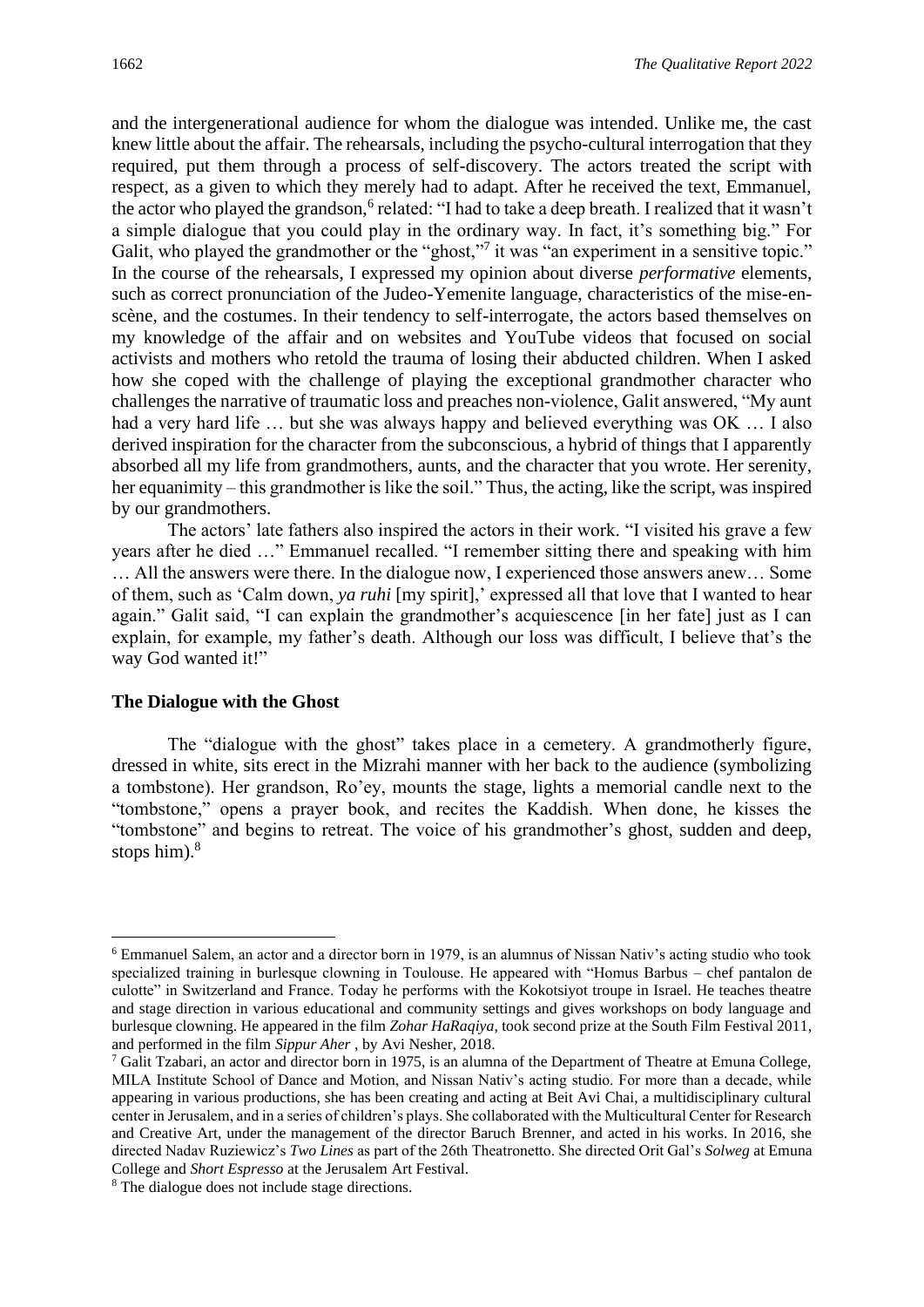**Grandmother:** Don't go! You, boy of my heart. Ro'ey. Ro…ey…. **Ro'ey:** Savta [Grandmother]?

**Grandmother:** May God protect you.

**Ro'ey:** Savta [Grandmother], is it you?

**Grandmother:** It's me, who else?! There's nothing but graves here.

**Ro'ey (to himself):** I must be hallucinating….

**Grandmother:** You came here to make me content, my beloved. Eh?

**Ro'ey:** Yes. I missed you. Savta, where are you?

**Grandmother:** Come back to me! Don't be afraid! I feel sorry for you, Ro'ey. You're a young guy; you've got your whole life ahead of you. What pains you so, day after day? I see you and your war for Yosef, the one they took from me. **Ro'ey:** Savta…. How can it not pain me?

**Grandmother:** You're holding Yosef in your heart. My tears for Yosef are like an ocean. They're burning you up.<sup>9</sup> They give you no respite, *ya bani* [my son]. **Ro'ey:** I'll never forget the way you cried, Savta.

**Grandmother:** I know. But it isn't good! Now you go around shouting.

**Ro'ey:** But how can I help it, Savta? How can I rest while Yosef's kidnappers, curse them, circulate freely?

**Grandmother:** Yosef's moving around freely, too. Living in America.<sup>10</sup> He's got a good business, Yosef. He's into cars. And three daughters … and a good wife [says this with satisfaction]. Yosef is seventy by now.<sup>11</sup> From heaven they show me that he's writing letters about his mother, as if he knew me, and he keeps them in a drawer. Every night I come down and read the words in his mind. What words for a mother!!<sup>12</sup>

**Ro'ey:** Savta, what are you saying?! You know where Yosef is?

**Grandmother:** They sold him to America.

**Ro'ey:** Who sold him? Do you know who it is?

**Grandmother:** *-----*

**Ro'ey:** Is it good for Yosef in America? Are you sure?

**Grandmother:** Yes, very sure.

**Ro'ey:** How do you know?

**Grandmother:** I know everything. Where I am, we know everything. Everything.

**Ro'ey:** Why did you call me, Savta?

**Grandmother:** Because the time has come. Act wisely… You stir up riots. Town squares, letters, talking, so much talking! Everywhere…

**Ro'ey:** We do what we can, Savta.

**Grandmother:** You're wasting your strength.

**Ro'ey:** But just a moment … didn't you complain, Savta, all your life?

**Grandmother:** And who listened?

**Ro'ey:** I did.

**Grandmother:** Yes, and who listened to you?

**Ro'ey:** I don't know.

**Grandmother:** So you see?! You're fighting a big brick wall. People whose hearts are closed.

**Ro'ey:** But if you don't throw furniture and make riots, you can't move a thing.

<sup>9</sup> She inverts the prevalent belief that tears of anguish for the dead burn the soul of the deceased.

<sup>&</sup>lt;sup>10</sup> Based on the activists' discourse about the sale of the abducted children abroad.

<sup>&</sup>lt;sup>11</sup> Some of the abducted babies are almost as old as the State of Israel.

<sup>&</sup>lt;sup>12</sup> Based on the Jewish belief that the soul remains consciously alive.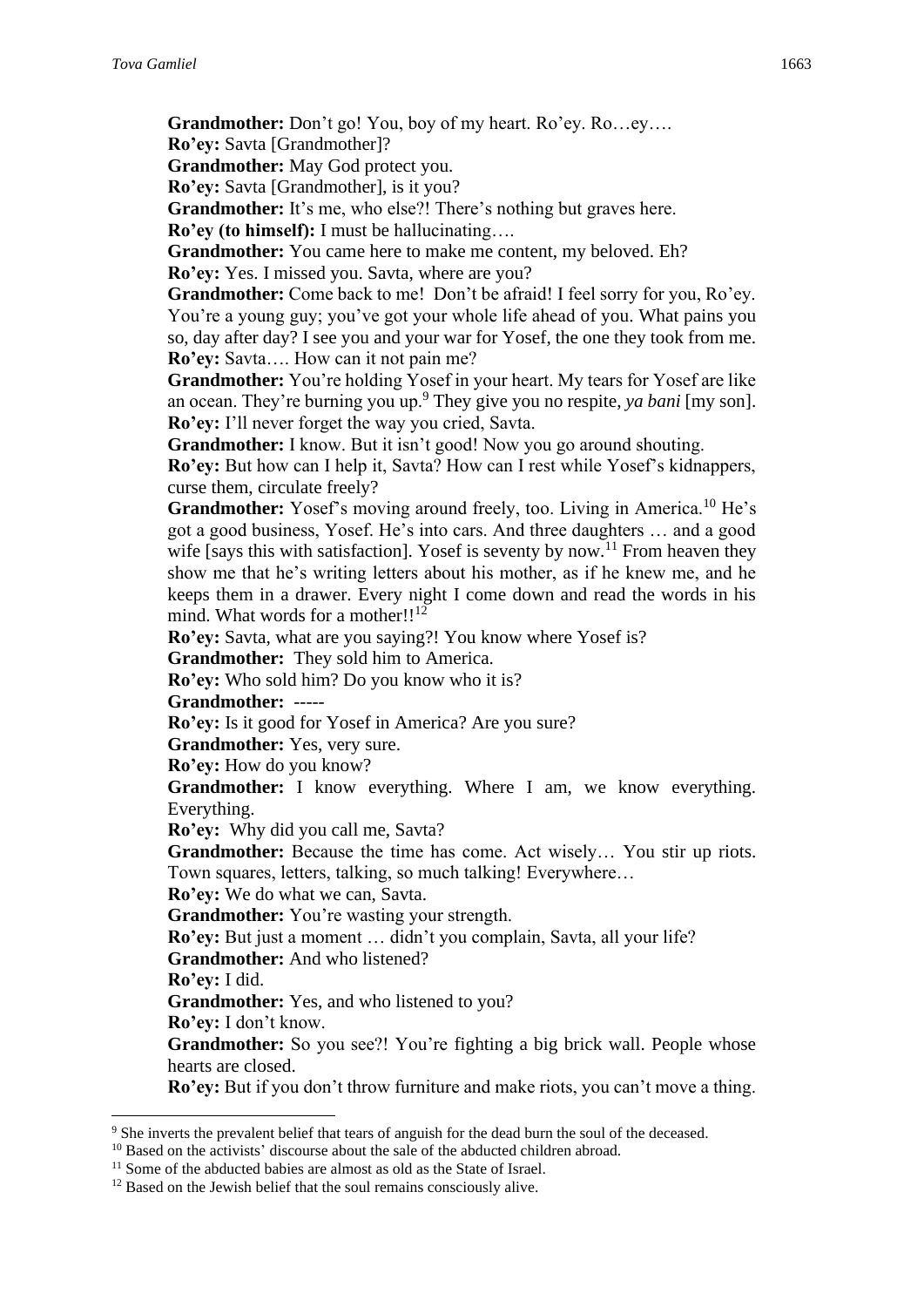**Grandmother:** You're a captive of the world's stupidity. It isn't your fault. That's why I've come to you.

**Ro'ey:** They're writing about us in the newspapers. They're opening the archives … <sup>13</sup> You were a different generation, Savta. Naïve. They used you. Humiliated you. Laughed at you.

**Grandmother:** If only you knew how many people are laughing at you now, *ya* Ro'ey. I see them everywhere. You're all shouting and accusing them and they believe in their power even more … You've got to take the path of truth, *ya 'enni*.

**Ro'ey:** And what would that path be, Savta? Look, yesterday there was a big demonstration in Jerusalem. It matters what I do; it's public opinion …

**Grandmother:** Only lighting a candle. That's all you did. The demonstration's over, the candle blows out. And if the candle in heaven blows out, you're done for. And I … the angels allowed me, sent me to put words into your ear. There's all kinds of pain.

**Ro'ey:** We stood in the square for hours. There were tens of thousands, Savta.

**Grandmother**: Don't be angry with me*.* You have a heart, but war is your home. Ever since you were little you loved to quarrel. With the kids, with Mother and Father, with teachers … The whole universe is God's!

**Ro'ey:** So tell me what I should do now, Savta. I can't sit and do nothing. I've got to get the state to acknowledge what happened, get compensation for the victims, and …

**Grandmother:** Here they say you're a messenger. You descended from heaven to do *tikkun* [to make repairs]. Now they say, go away from the *dar a-kharb* [war zone] and take all that stuff with you.

**Ro'ey:** What stuff?

**Grandmother:** Everything that you collected. Everything that you know. And go.

**Ro'ey:** Go where?

**Grandmother:** To the Western Wall.

**Ro'ey:** And what should I do once I'm there?

**Grandmother:** What should you do?! Do what people do in a holy place! Wrap yourself in a tallit [prayer shawl]. It's high time. Pray and plead. That's what's needed. You and your brothers and sisters should be one body. Those young people who're out there shouting with you on the squares. Everyone makes his own flag and then takes over a town square and shouts that way, by themselves. Why by themselves?

**Ro'ey:** That's right.

**Grandmother:** The voice pours out of the mouth, but shouting doesn't go from one end of the world to the other. Shouting should make the world tremble. What's the point of fighting with your brothers?<sup>14</sup> They're all part of you. One body. They take someone's heart away, can he live? They take someone's eyes away, can he see? And even the thieves' children,  $15$  they're your brothers. **Ro'ey:** Very well. This whole business is a bit difficult.

<sup>&</sup>lt;sup>13</sup> In December 2016, the government resolved to release for publication the reports of the state investigative commission on the "affair" (which met in the 1990s), which were supposed to be sealed until 2071 by law. When he announced this, the Prime Minister proclaimed, "Today we're rectifying a historical injustice."

<sup>&</sup>lt;sup>14</sup> That is, other activists.

<sup>&</sup>lt;sup>15</sup> Offspring of the Ashkenazi abductors.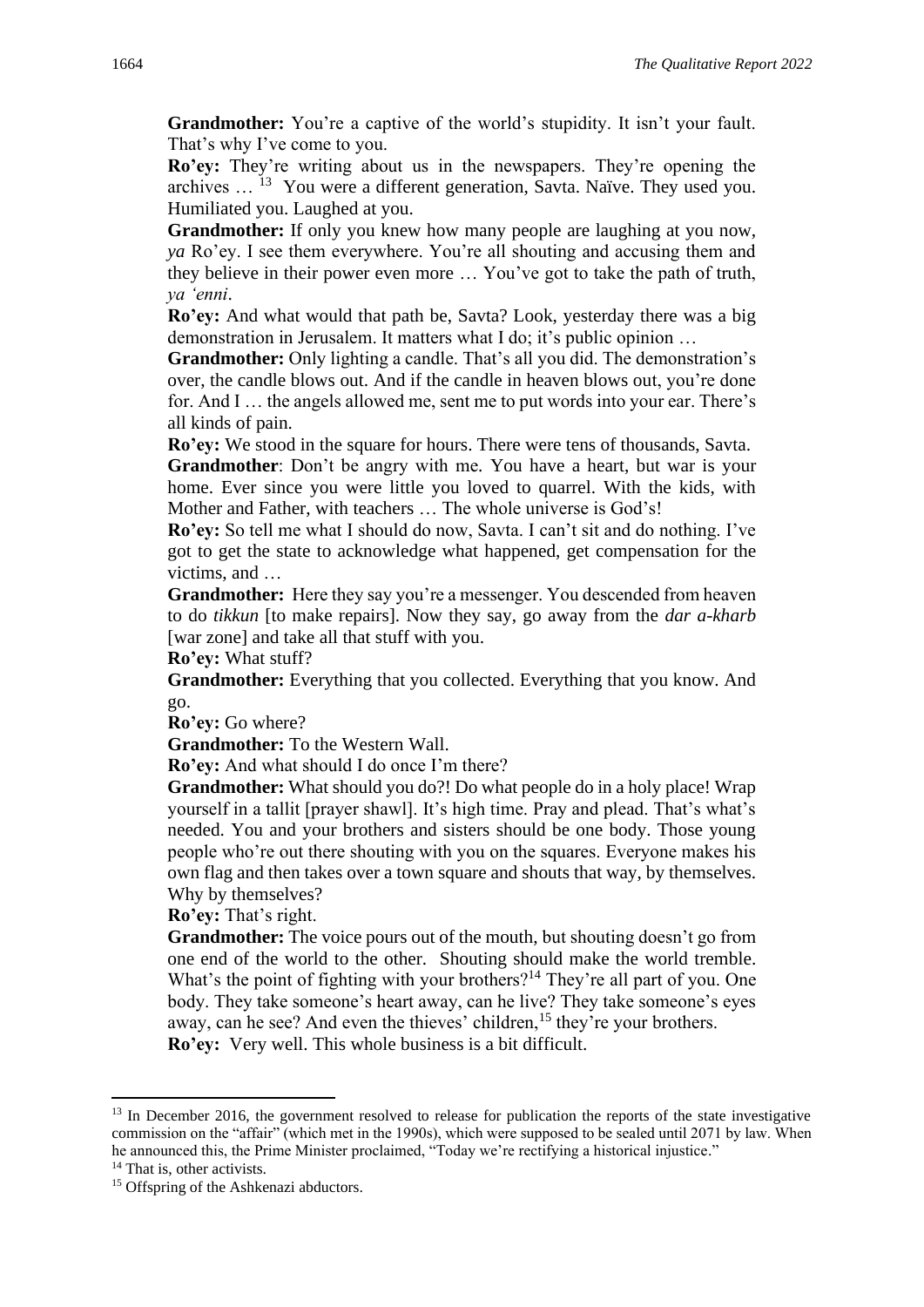Grandmother: Open the Torah and learn. There were some of the Yemenites who went to the synagogue and came back with a basketful of conflict. How does it happen that sinners shout and slander while the Torah's there, open and waiting? Who's going to read from it? One of them says, "I'll rule" and the other says, "No, I will."<sup>16</sup>

**Ro'ey:** Yes, that's right. Where will I hunt for the cure [solution to the conflict], Savta?

**Grandmother:** Here, I tell you: in the Torah. The young people don't remember us, how we grandparents and uncles really were. I hope the audience remembers. Nothing remains in your mouth but a word here and a word there from back there, from Yemen. That's all.

**Ro'ey:** So you think I don't remember either?

**Grandmother:** And how! Not *tefillin* [leather ornaments that are strapped to the forearm and the forehead for the morning prayer service], not *tzitzit* [shawl fringes], not *shaharit* [the morning prayers], not *arvit* [the evening prayers], not Shabbat, not the synagogue, not *hod* [majesty] and not *hadar* [glory].

**Ro'ey:** Oh, Savta! That's what Saba [grandfather] used to say.

**Grandmother:** You thought you wouldn't hear from Saba and Savta anymore? **Ro'ey:** No, Savta.

**Grandmother:** Then you thought so! I'm you. I'm in your heart. You're me. It's you that's speaking to you. How will you succeed if you aren't true to your soul? You've got all kinds of bats in your belfry, words about us that aren't us. Dead words. Civil rights, discrimination, genocide … Those aren't our words. You imported them from abroad. And what about us, I ask you? Have you wiped out our wisdom?

**Ro'ey:** Where are you and where am I?

**Grandmother:** As far apart as heaven is from earth. Put what I'm saying to you into a basket and turn it all into words. Then you'll see for yourself how everything will turn around. Wonder of wonders.

**Ro'ey:** Wonder of wonders, you say.

Grandmother: Wonder of wonders! They stole our babies and they stole our soul. And you, you're my stolen one. What did you all think? You and your friends, a generation of stolen souls! Lost young kids! Shouting and weeping. No spirit. Walking in darkness. As long as you don't come and pray for me, I'm dead … I'm dead.

**Ro'ey:** Savta? Where are you? <The End>

#### **Accepting the Ethnofiction – An Evolutionary Process**

The silent song with which the "ghost" opens plunged the audience into large and lengthy silence. "The audience was there right away," Emmanuel reported, "inside it in the other experience, hyperventilating excitedly." Indeed, some shed a tear when the song was hummed. There were women who clutched each other's hands and whispered the word *savta* (grandmother). When the Emmanuel finished reciting the Kaddish, the men in the audience answered "Amen" as though they had been with him at the graveside. Moist-eyed women told

<sup>&</sup>lt;sup>16</sup> The grandmother is critizing the internal conflicts among Yemenite-Jews of the first generation and likens them to those among the social activists.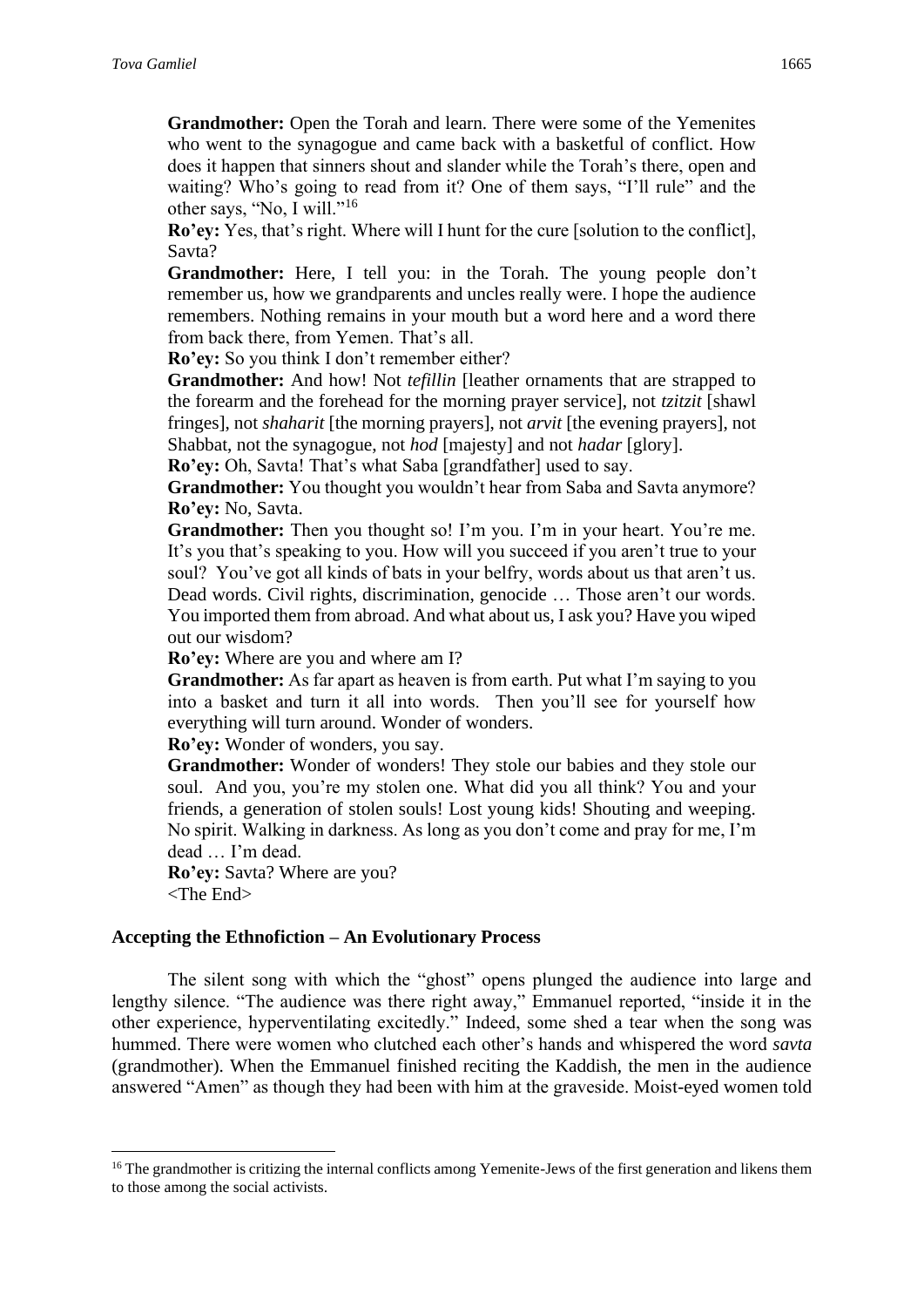me that they had found the ghost's language, spiced with Judeo-Yemenite expressions and dicta, "very true" to their memories of their mothers and their cultural heritage.

When reminded of the grandmother's traditional dishes, the audience laughed in fond recollection, responding to internal codes in a dialogue that an outsider would not understand. This experience of flow was evident in the tears in several elders' eyes at the end of the performance, which was greeted with cheering and brought the event to its conclusion. Thronging around the actors and me, elders flooded us with stories of the trauma of losing children that they had experienced in their families, and with accounts of their grandmothers' suffering. The actors described the excitement as so intense that they had to pause at length, feeling obliged to listen in the manner of psychologists.

The nostalgic grandmother character stole the show, not only because her Yemenite-Jewish messages, melody, and language generated empathy and respect for the religious and cultural legacy of the ethnos but also because in dramaturgical terms the character seemed invisible on the stage (with her back to the audience). With their freight of nostalgia and enigma, the elders were surprised by the youthful appearance and voice of the actor, Galit, who allowed herself to be seen at the end. "*You're* the grandmother?" they wondered repeatedly, as though struggling to bridge the gap between her and the young character who had "returned from the dead." An event organizer booked performances for additional audiences. It was here that the social activist whose character served Emmanuel and me to construct the character of Ro'ey told me that "I think this play was written for me." Several members of the audience shared their positive surprise over the very fact of putting on the performance at the gathering. They compared the experience of the two lectures that preceded it, which sounded "too academic and monotonous," with the empathy that the ethnodrama had created – the conclusive emotion at the gathering. Reflecting on this acceptance, Galit said, "It's a compliment. It says that the dialogue *among the three of us* in the course of the performance worked correctly."

The coronavirus pandemic forced live performances of the play into a moratorium. Continuing to participate in gatherings of the social activists, most of which were held on Zoom, I got the impression that the activists had refined the messages of conciliation that the dialogue expressed and saw conciliation among themselves as a matter of dispositive importance. Memories of a grandmother or mother who had lost a child, as shaped in the dialogue, also created strong emotional empathy among them and softened potential resistance to hearing them out. This strengthened my trust in their ability to separate out the contents that they had positioned between the ghost and me. Seeing that the activists remained congenial toward me, I sought to diffuse the dialogue more widely by sending the text to activists who had not seen it in live performance. Several representative examples of their reactions follow. One activist replied, "It was hard, impelling, suffocating … The dialogue sent me back to memories of my conversations with my mother about the disappearance of my brother, Yohanan. … Grandmother talks to the grandson who laughed at the previous generation. They're continuing to laugh at us today, too … The dialogue is strong and ought to be made more jolting." Another activist said, "There were investigatory committees, but the affair hasn't been figured out to this day; there's still a fog over everything. The pain continues and passes to the next generations. The demonstrations of rage and the tools of war that the grandmother describes aren't helping. They're dividing the Jewish people. Even if the crimes were committed by the 'Ashkenazi others,' we're all brothers and there's no way to fight against them. It's all in the imagination. The right way to cope with the pain is by conciliation, spiritual healing, prayers, compassion, empathy, and good deeds."

It is hard to estimate the impact of this ethnofiction in dissociation from other determinants. The activists' self-discovery of their impasse is, in itself, a hugely influential factor. Nevertheless, I should note the current escalation of that the activists' discourse on the difficulty that their internal rift has created. In addition, in recent rallies devoted to the affair, I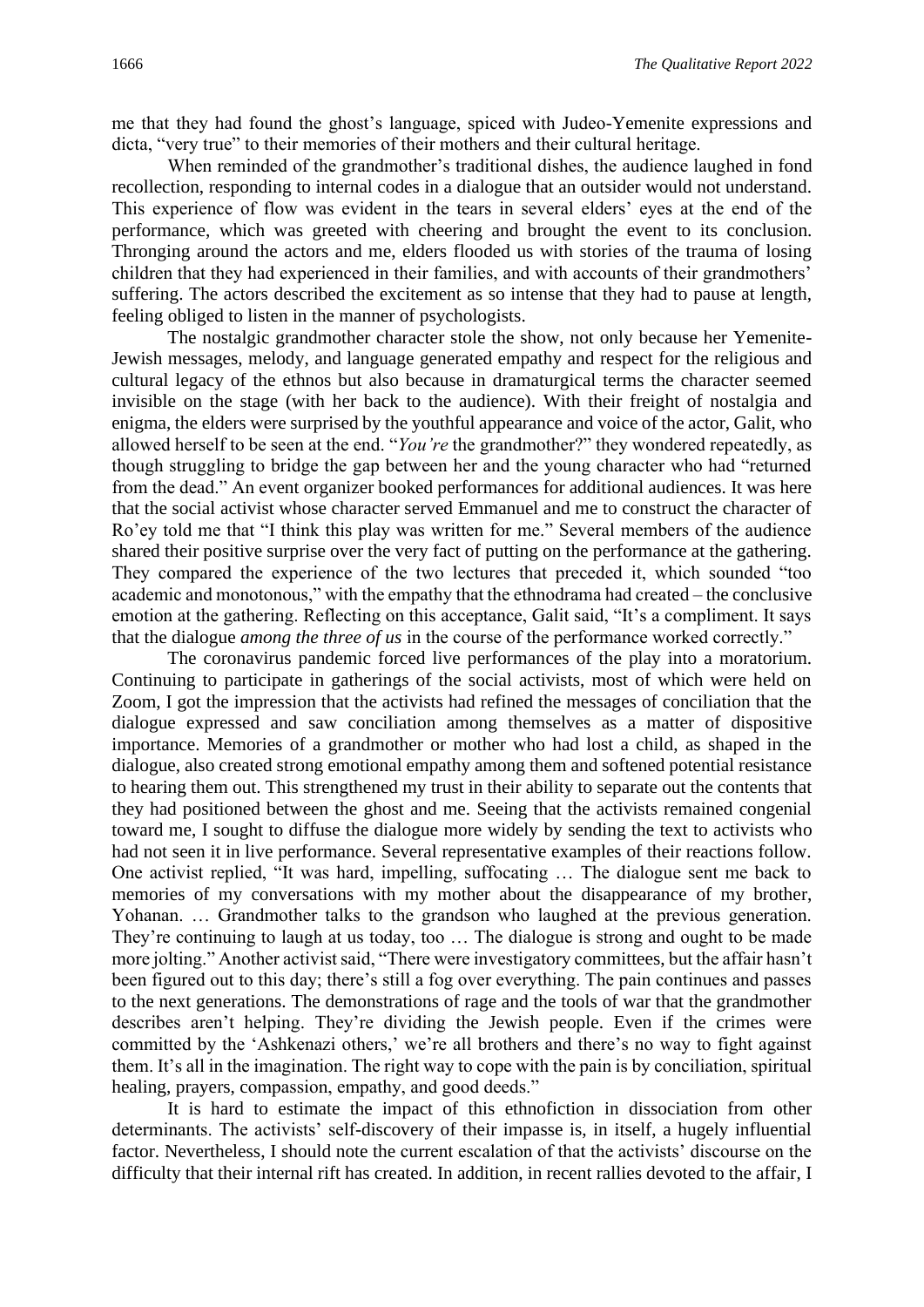was impressed by manifestations of cooperation among the various associations and their integration of supportive women in the affair, under the auspices of an organization that I established (see above, fifth source of information). In their course, as in gatherings at the Supreme Court, the women of the group disseminated the *messages* of the dialogue in conversations, waved signs (that I had prepared) with quotations from Psalms – a book that was identified with the grandmother character – and uttered a prayer in song form. The most recent rally, held across from the Knesset (parliament) building in Jerusalem, began with a prayer by men who turned in the direction of the Western Wall, as mentioned in the dialogue. Lately, the social activists have been producing and diffusing via YouTube protest videos accompanied by traditional liturgical music in Judeo-Yemenite.<sup>17</sup> Seen through the eyes of an activist scholar, these desirable responses have paved the way forward for the activists and for me. An academic forum for fair discourse about the affair was established in September 2020; in this setting, I served as a mediator between affirmers and deniers of the affair. The polemics in the forum revealed difficulties that traced to the status of the affair as an extreme case in Israel's identity politics; they also demonstrated the lacunae of knowledge that exist among researchers in various disciplines.

In the concluding section that follows, I discuss aspects of the representational value of ethnofiction and its effects on the audience at the live event and in the social activists' settings. First, I focus on the advantages of the ghost character in the cultural context of the affair, then I assess the value of ethnofiction for a scholar's interior protest in view of her deviation for the academic "aesthetic of objectivity."

#### **Concluding Remarks**

#### **Why a Ghost?**

"If the art form has the ability … to heighten the representation and presentation of social life, and if our research goal with a particular fieldwork project is to capture and document the stark realities of the people we talked to and observed, then," Saldaña (2011) contends, "the medium of theatre seems most compatible choice for sharing our findings and insights" (p. 15).

Ethnodrama is a genre that encourages the channeling of creative sources and methods along a transformative process that leads from research to performance. I chose the ghost as my dramaturgic vehicle for several reasons. The woman whom it represents is a "non-person" during her life. Namely, in addition to her triadic marginality as an elderly Mizrahi female, she represents social outcasts in her roles as the mother of an abducted child and as a woman whose entitlement to a voice (albeit limited) is conferred only by tradition. At the time the abductions took place, officials labeled Yemenite-Jewish mothers as barbarian, selfish, and childbearing machines who neglect their children. Thus, the medical establishment explained away the "death" of multiple children in the immigrants' camps and renounced its responsibility for their disappearance. This dismissal of motherhood aggravated the trauma of the mothers, who channeled their distress to the only arena that allowed them to speak out amid the loss: bewailing the dead. Yemenite-Jewish women's wailing has waned recently due to deaths among the population of wailers and aggressive gagging by the young generation, which, in the service of Western emotional values, has saddled the practice with epithets such as "hysteria," "vulgarity," madness," and "irrationality" (Gamliel, 2014). Against this background, one may understand why Yemenite-Jewish women kept performative wailing alive for decades after immigrating to Israel. Paradoxically, when women are deprived of every

<sup>&</sup>lt;sup>17</sup> For an example, visit [https://www.youtube.com/watch?v=qmPuhUC9-eQ.](https://www.youtube.com/watch?v=qmPuhUC9-eQ)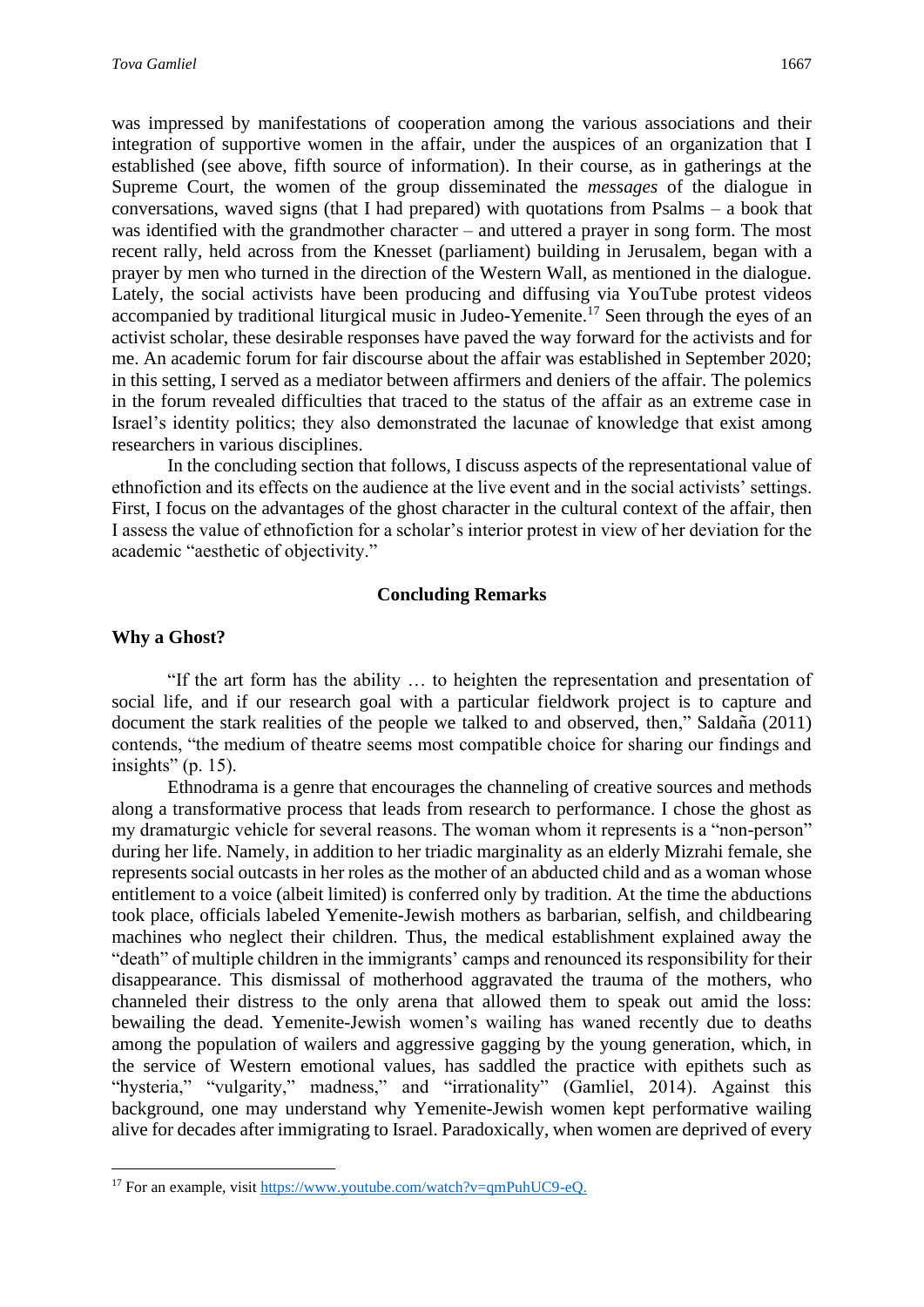resource that might give them *social agency,* the dramatic-ghost device acquires an incomparably empowering potential. In view of people's affinity for the supernatural, a phenomenon triggered by anxiety and/or religious conviction, I would say that the ghost strategy offers a second-order solution that may liberate the grandmother figure from oppressive categories so that she may turn the power relationship upside-down in her favor, much as the wailer mediates between life and death and is labeled in certain cases as a witch (Holst-Warhaft, 1995). Thus, by becoming a ghost, she, like "expert" elders in traditional societies (Simmons, 1970), acquires a status of influence that is reserved for *super agency*. This transformation accords with Kondo's (1995) approach, by which "[l]ive performance … opens up entire realms of cultural possibilities" (p. 50).

The perception of a knowledge advantage that originates in a "world of truth," reflected by the loving ghost-grandmother, is unquestionable in Yemenite-Jewish culture (Gamliel, 2014) and immensely valuable for the transmission of interior criticism of the nature of the protest. The dialogue reflects a direct confrontation between the theological thesis of the grandmother and her generation and the social activists' down-to-earth political outlook, which the elders consider unrepresentative of them. As she challenges her grandson, the "ghost" divulges the reasoning of the world of truth. On its basis, she instructs him to replace his confrontational protests with prayer, perfecting his virtues, and spiritual contemplation. Her celestial authority allows her to express claims that her grandson deems unacceptable if not "irrational" in order to challenge the rationality of the young people's futile protest. An epitomic example of this is her ("irrational") revelation that she knows exactly where and under what conditions her son Yosef is living decades after his abduction; another is her (unacceptable) acquiescence in having lost him, thereby attesting to a love that does not depend on parental possession. Dramaturgical "acquiescence" in loss serves the purpose of sterilizing the dialogue of traumatic suffering and its discursive derivatives in order to focus attention on the grandmother's critique; the idea behind presenting her as omniscient alludes to the powerful validity of her criticism as the product of a superior consciousness that has no temporal and physical limits.

The ethnofiction set a protected experiment in interior protest in motion. As the manifestations of its acceptance grew in number, I carried its messages to relevant audiences in additional verbal ways. As I described, it had the strength to revise the discourse, create a basis for new practices, and promote cooperation between social activists in the community of victims of the affair and those in academia. A reasonable conclusion to draw from the findings is that this super-agency, in its special ways, forced some social activists to rethink their neoliberal principles of human rights, equality, solidarity, and justice through the prism of theological terms that are intrinsic to Yemenite-Jewish culture as a deep area of meaning, and to adjust their methods of struggle – to carry out a "tikkun" – by bridging the chasm between present and past.

Furthermore, I hypothesize that the composition by an Israel-born scholar of an ethnofiction that uplifts the cultural legacy of the grandparents' generation may in itself carry the potential of changing the social activists' approach. Given the internalization among the young generation of the Ashkenazi elite's labeling and silencing of traditional and religious legacies, creating feelings of cultural inferiority and shame, ethnofiction based on academic research and presented in academic forums may give those of this generation the legitimacy to examine the words of the "ghost" seriously and return to their roots.

#### **Ethnofiction and the Aesthetics of Objectivity**

The "Dialogue with the Ghost" is an aesthetic dramaturgy that endorses Denzin's (2003) call for the democratization of our scholarship in order to extend its appeal to non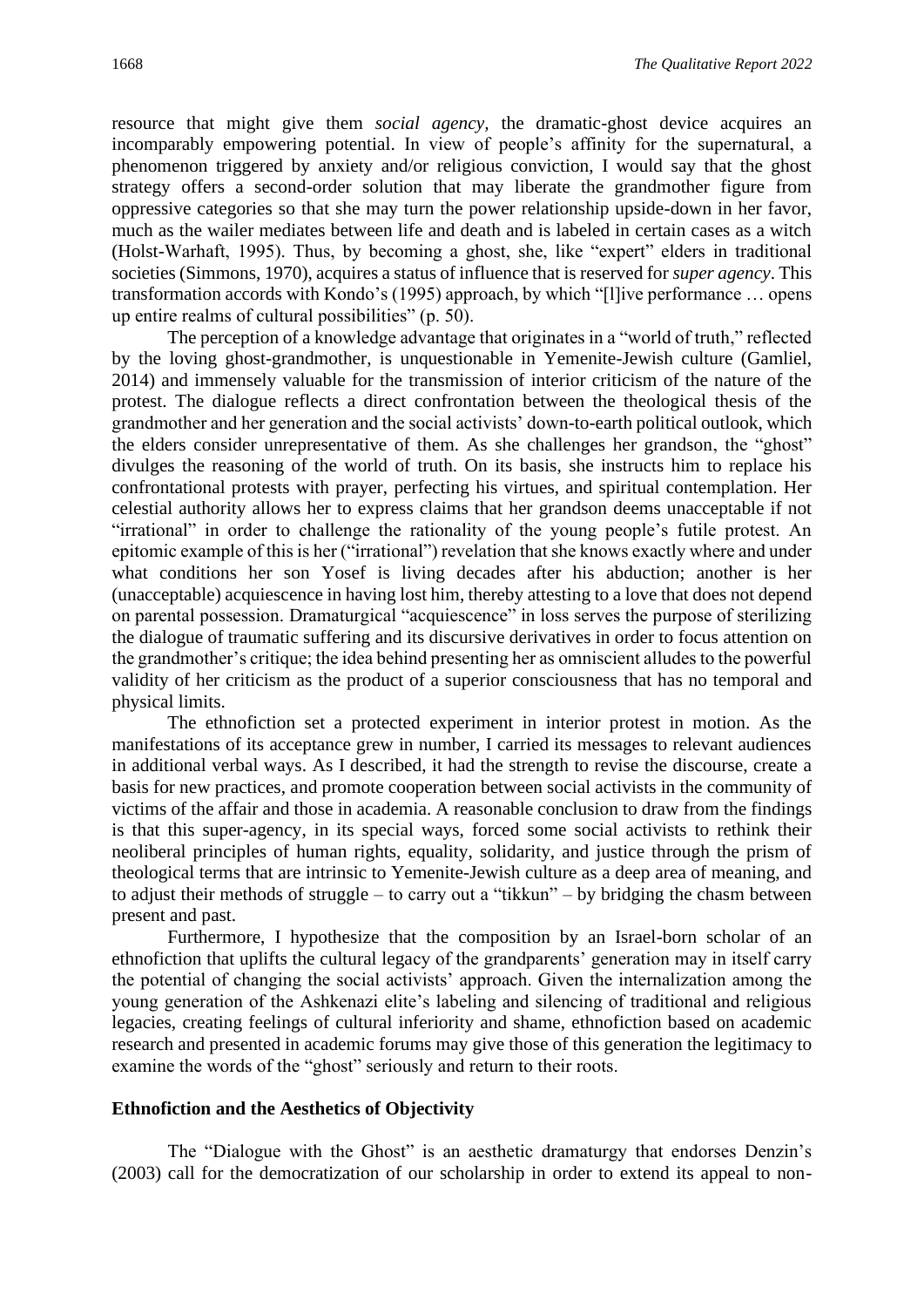academic reading communities. Furthermore, as in Spry's (2001) critique, it undermines the dominant paradigm of the aesthetics of objectivity by assuming a nexus of realism and the persistence of existing balances of power. In this sense, the dramatic text performs a dyadic *ostensible* subversion: by being considered the outcome of an "inventive process" undertaken by me (Gray et al., 2015, p. 21) and by using a "ghost" as an extreme deviation from the full set of plausible personae (Bagley, 2008).

The effect of blurring the scholarly voice behind an "irrational" character should be contrasted with the intrinsic threat of interior protest to the scholarly identity. Namely, the inverse of the amplified voice in which the ghost speaks is her uttering of criticism in a way that makes it hard "to put one's finger on the scholar." Similarly, when copious research and experiential material is compressed and symbolized in surrealistic dramatic poesie, it unleashes a power of enchantment that may leave the writer beyond suspicion.

The "Dialogue with the Ghost," as an instantiation of ethnofiction, allows deviations from the aesthetics of objectivity toward *acceptance* of interior protest to take place. The value of such deviations lies in the determination that, unlike a theatre that aims to disseminate findings, theatre for the public at large should aspire to be more fascinating than objective (Beck et al., 2011). It also flows from Saldan͂a,'s (2003) approach to the fictionalization of a possible dialogue, in which, as a criterion for its involvement, the audience must ask itself: "Do I care what these characters have to say?" (p. 227).

The audience's suspended animation throughout the dialogue and its excitement afterwards, as described above, attest that the dialogue successfully surmounted the limits of time and place. In other words, the audience re-experienced its connection with its dear ones and their legacy. It showed what suspension of the aesthetics of objectivity may contribute to the acceptance of a dialogue among an audience in its experiential and less-reflexive sense. It was a utopia of "profound moments," as Dolan (2008) describes them, in which "performance calls the attention of the audience in a way that lifts everyone slightly above the present" (p. 26).

In discussing the "utopianization" of the theatre's work, which decodes the sociability imbued in those moments of magic in which things "work," Román's term, "critical generosity" (1998, p. 469), is adopted: "a practice that sets out to intervene in the limited perspectives we currently employ to understand and discuss … performance by looking beyond conventional forms of analysis" (pp. xxvi–xxvii). An audience's utopian acceptance of an ethnodramatic work, especially one that challenges "rational" metaphors and templates, promotes thinking about the utopian in terms of cultural relativism. In the case at hand, the dramaturgic choice of the ghost reveals the importance of the *spiritual utopia* to which that the elder generation clings. The utopia, in this case, is the experiential restoration and reaffirmation of the repressed transcendental dimension to the community, a meaning that a conventional academic article is unlikely to convey despite the tradition in anthropology of ramified criticism of the pretense to represent (Clifford & Marcus, 1986; Vargas-Cetina, 2013).

#### **References**

- Abu-Lughod, L. (1990). The romance of resistance: Tracing transformations of power through Bedouin women. *American Ethnologist 17*(1), 41–55. https://doi.org/10.1525/ae.1990.17.1.02a00030
- Alexander, C. J., & Breese, B. E. (2011). On social suffering and its cultural construction. In R. Eyerman, J. C. Alexander, & B. B. Elizabeth (Eds.), *Narrating trauma: On the impact of collective suffering* (pp. xi–xxxv). Paradigm Publishers.
- Alexandrakis, O. (2016). *Impulse to act: A new anthropology of resistance and social justice.* Indiana University Press.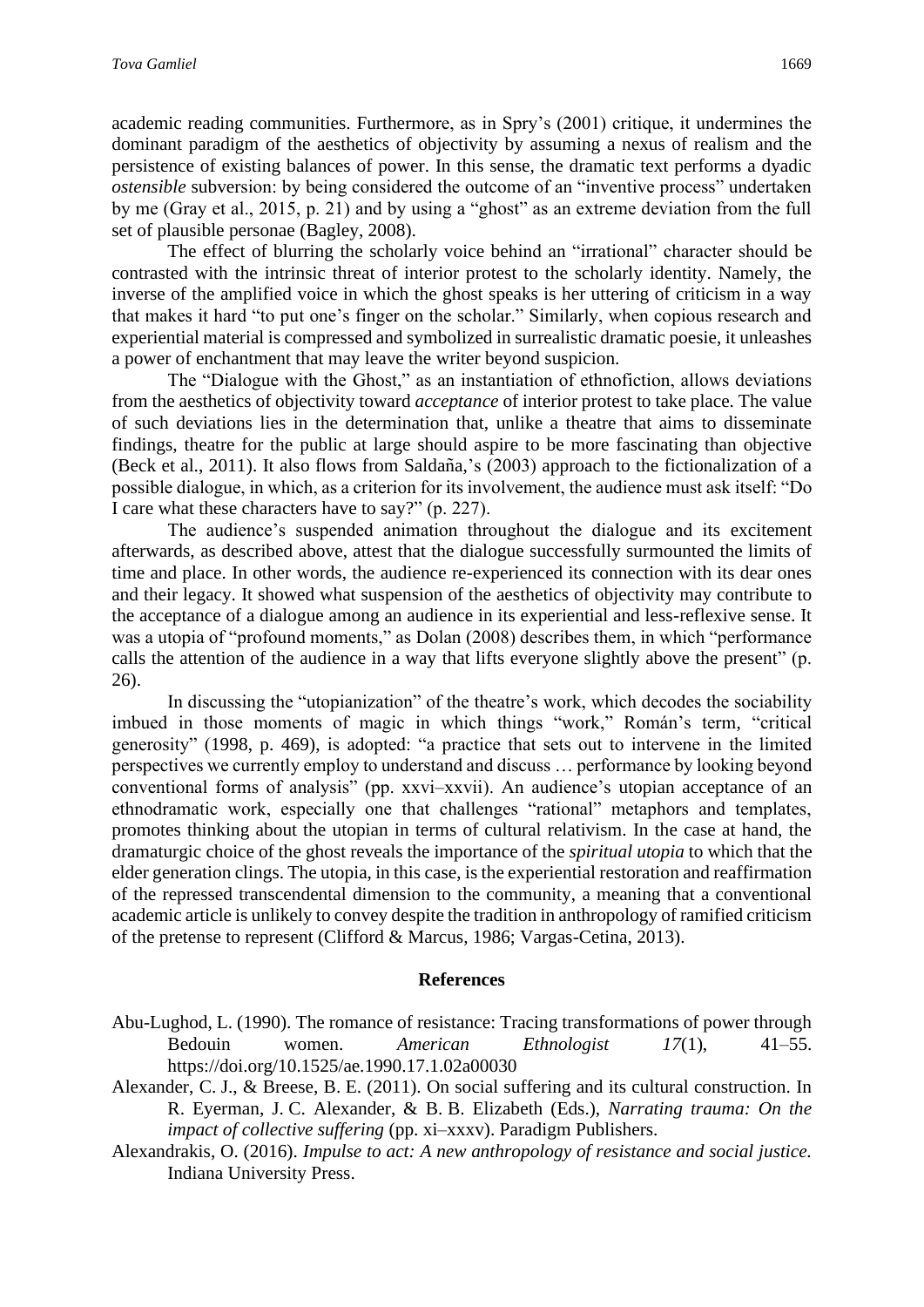- Arber, S., & Ginn, J. (1995). *Connecting gender and ageing: A sociological approach*. Open University Press.
- Ares, N. (2016). Inviting emotional connections to ethnographic research: An ethnodrama of a community change initiative. *Qualitative Inquiry 22*(7), 600–605. https://doi.org/10.1177/1077800415622507
- Asad, T. (1998). *Anthropology and the colonial encounter*. Humanity Books.
- Bagley, C. (2008). Educational ethnography as performance art: Towards a sensuous feeling and knowing. *Qualitative Research 8*(1), 53–72. <https://doi.org/10.1177/1468794107085296>
- Beck, J. L., Belliveau, G., Lea, G. W., & Wager, A. (2011). Delineating a spectrum of researchbased theatre. *Qualitative Inquiry* 17(8), 687-700.
- Behar, R. (1999). *The vulnerable observer: Anthropology that breaks your heart*. Beacon.
- Boal, A. (1979). *Theatre of the oppressed*. Theatre Communications Group.
- Clifford, J., & Marcus, G. (Eds.). (1986). *Writing culture: The poetics and politics of ethnography*. University of California Press.
- Cohen, U., & Leon, N. (2008). The new Mizrahi middle class: Ethnic mobility and class integration in Israel. *The Journal of Israeli History 27*(1), 51–64. https://doi.org/10.1080/13531040801902823
- Denzin, N. (2003). *Performance ethnography: Critical pedagogy and the politics of culture*. SAGE.
- Denzin, N. (2006). The politics and ethics of performance pedagogy: Toward a pedagogy of hope. In D. Soyini Madison & J. Hamera (Eds.), *The SAGE handbook of performance studies* (pp. 325-338). SAGE.
- Dolan, J. (2008). *Utopia in performance. Finding hope in the theatre*. University of Michigan Press.
- Ein-Gil, E., & Machover, M. (2009). Zionism and Oriental Jews: A dialectic of exploitation and co-optation. *Race and Class* 50(3), 62–76. https://doi.org/10.1177/0306396808100153
- Gamliel, T. (2014). *The aesthetics of sorrow: The wailing culture of Yemenite-Jewish Women.* Wayne State University Press.
- Gamliel, T. (2019a). *The theatrical spectaculum: An anthropological theory*. Palgrave Macmillan.
- Gamliel, T. (2019b). "Haquhum Luhum": On loss and civil melancholy. In T. Gamliel & N. Shifriss (Eds.), *Children of the heart: Essays on the Israeli children affair* (pp. 367– 398). Resling Publications (Hebrew).
- Gamliel, T., & Shifriss, N. (Eds.). (2019). *Children of the heart: Essays on the Israeli children affair*. Resling Publications (Hebrew).
- Gilad, L. (1989). *Ginger and salt: Yemeni Jewish Women in an Israeli town.* Westview Press.
- Gray, J., Baer, P., & Goldstein, T. (2015). Shaping research-informed theatre: Working beyond an aesthetics of objectivity. *UNESCO Observatory Multi-Disciplinary Journal in the Arts*, *5*, 1-29.
- Holst-Warhaft, G. (1995). *Dangerous voices: Women's laments and Greek literature*. Routledge.
- Jenkins, M. M. (2010). Ethnographic writing is as good as ten mothers. *Qualitative Inquiry 16*(2), 83–89. https://doi.org/10.1177/1077800409350700
- Kondo, D. (1995). Bad girls: Theater, women of color, and the politics of representation. In R. Behar & D. A. Gordon (Eds.), *Women writing culture* (pp. 49-64). University of California Press.
- Kontos, P. C., & Naglie, G. (2006). Expressions of personhood in Alzheimer's: Moving from ethnographic text to performing ethnography. *Qualitative Research 6*(3), 301–317.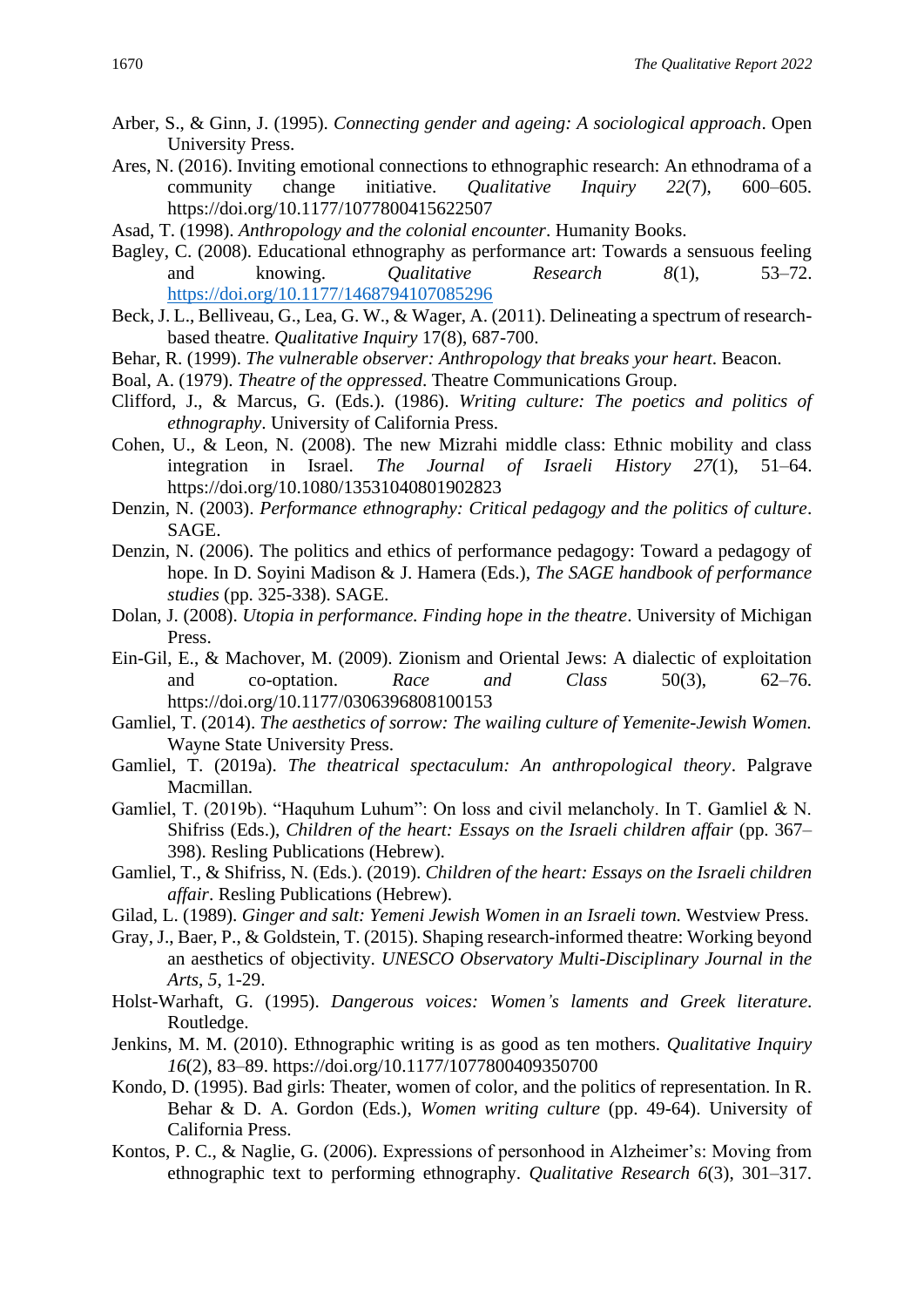https://doi.org/10.1177/1468794106065005

- Madmoni-Gerber, S. (2009). *Israeli media and the framing of internal conflict: The Yemenite babies affair*. Palgrave Macmillan.
- Mienczacowski, J. (1995). Reading and writing research: Ethnographic theatre. *ND DRAMA, Journal of National Drama*, *3*(3), 8-12.
- Milloy, J. (2008). *Indian Act colonialism: A century of dishonour, 1869–1969*. National Centre for First Nations Governance.
- Nagar-Ron, S., & Motzafi-Haller, P. (2011). My life? There is not much to tell: On voice, silence and agency in interviews with first-generation Mizrahi Jewish women immigrants to Israel. *Qualitative Inquiry 17*(7), 653–663. https://doi.org/10.1177/107800411414007
- Pollock, D. (2006). Marking new directions in performance ethnography. *Text and Performance Quarterly 26*(4), 325–329. https://doi.org/10.1080/10462930600828733
- Reiter, B., & Oslender, U. (2014). *Bridging scholarship and activism: Reflections from the frontlines of collaborative research*. Michigan State University Press.
- Román, D. (1998). *Acts of interventions: Performance, gay culture, and AIDS*. Indiana University Press.
- Said, E. W. (1994). Speaking truth to power. In *Representations of the intellectual* (pp. 63–75). Vintage Books.
- Saldan͂a, J. (2003). Dramatizing data: A primer. *Qualitative Inquiry 9*(2), 218–236. https://doi.org/10.1177/1077800402250932
- Saldan͂a, J. (2005*). Ethodrama: An anthology of reality*. AltaMira Press.
- Saldan͂a, J. (2011). *Ethnotheatre: Research from page to stage*. Left Coast Press.
- Simmons, L. W. (1970). *The role of the aged in primitive society.* Archon Books.
- Snyder-Young, D. (2010). Beyond "an aesthetic of objectivity": Performance Ethnography, performance texts, and theatricality. *Qualitative Inquiry,* 16(10), 883-893.
- Spry, T. (2001). Performing autoethnography: An embodied methodological praxis. *Qualitative Inquiry 7*(6), 706–732. https://doi.org/10.1177/107780040100700605
- Thompson, J., & Schechner, R. (2004). Why "social theatre"? *TDR: The Drama Review 48*(3), 11–16. https://doi.org/10.1162/1054204041667767
- Turner, V. (1969). *The ritual process.* Aldine Publishing Company.
- Vargas-Cetina, G. (Ed.). (2013). *Anthropology and the politics of representation*. University of Alabama Press.
- Weiss, M. (2001). The children of Yemen: Bodies, medicalization, and nation-building. *Medical Anthropology Quarterly 15*(2), 206–221. https://doi.org/10.1525/maq.2001.15.2.206

#### **Author Note**

Tova Gamliel is professor of anthropology at Bar-Ilan University, Israel. Her academic identity is that of existential and psychological anthropology. She is the author of *Old Age with a Gleam in the Eyes*(2000, Hebrew), *End of Story: Meaning, Identity, Old Age* (2005, Hebrew), *Aesthetics of Sorrow: The Wailing Culture of Yemenite Jewish Women* (2014), *Zahara's Diaries: A Feminine Invitation to Anthropology* (2014, Hebrew), and *The Theatrical Spectaculum: An Anthropological Theory* (Palgrave Macmillan, 2020). Please direct correspondence to [tova.gamliel@biu.ac.il.](mailto:tova.gamliel@biu.ac.il)

Copyright 2022: Tova Gamliel and Nova Southeastern University.